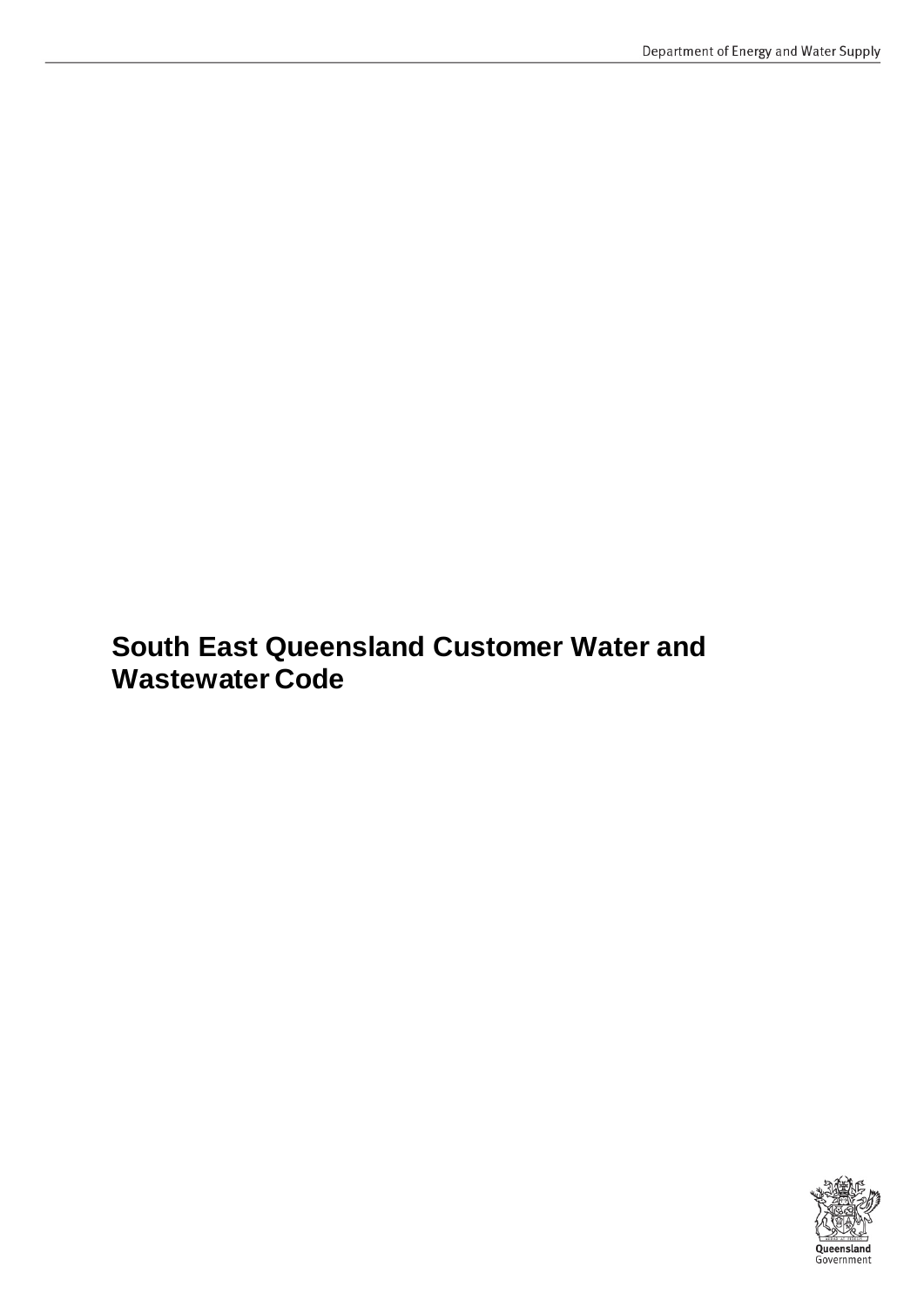#### **Document record**

| Issue no.   | Date         | Description                                                |
|-------------|--------------|------------------------------------------------------------|
| Version 1.0 | 1 April 2017 | Customer Code made by the Minister<br>on 17 February 2017. |
|             |              |                                                            |
|             |              |                                                            |

This publication has been compiled by the Department of Energy and Water Supply.

#### © State of Queensland, 2017

The Queensland Government supports and encourages the dissemination and exchange of its information. The copyright in this publication is licensed under a Creative Commons Attribution 4.0 International (CC BY 4.0) licence.

Under this licence you are free, without having to seek our permission, to use this publication in accordance with the licence terms.



You must keep intact the copyright notice and attribute the State of Queensland as the source of the publication.

Note: Some content in this publication may have different licence terms as indicated.

For more information on this licence, visit https://creativecommons.org/licenses/by/4.0/.

The information contained herein is subject to change without notice. The Queensland Government shall not be liable for technical or other errors or omissions contained herein. The reader/user accepts all risks and responsibility for losses, damages, costs and other consequences resulting directly or indirectly from using this information.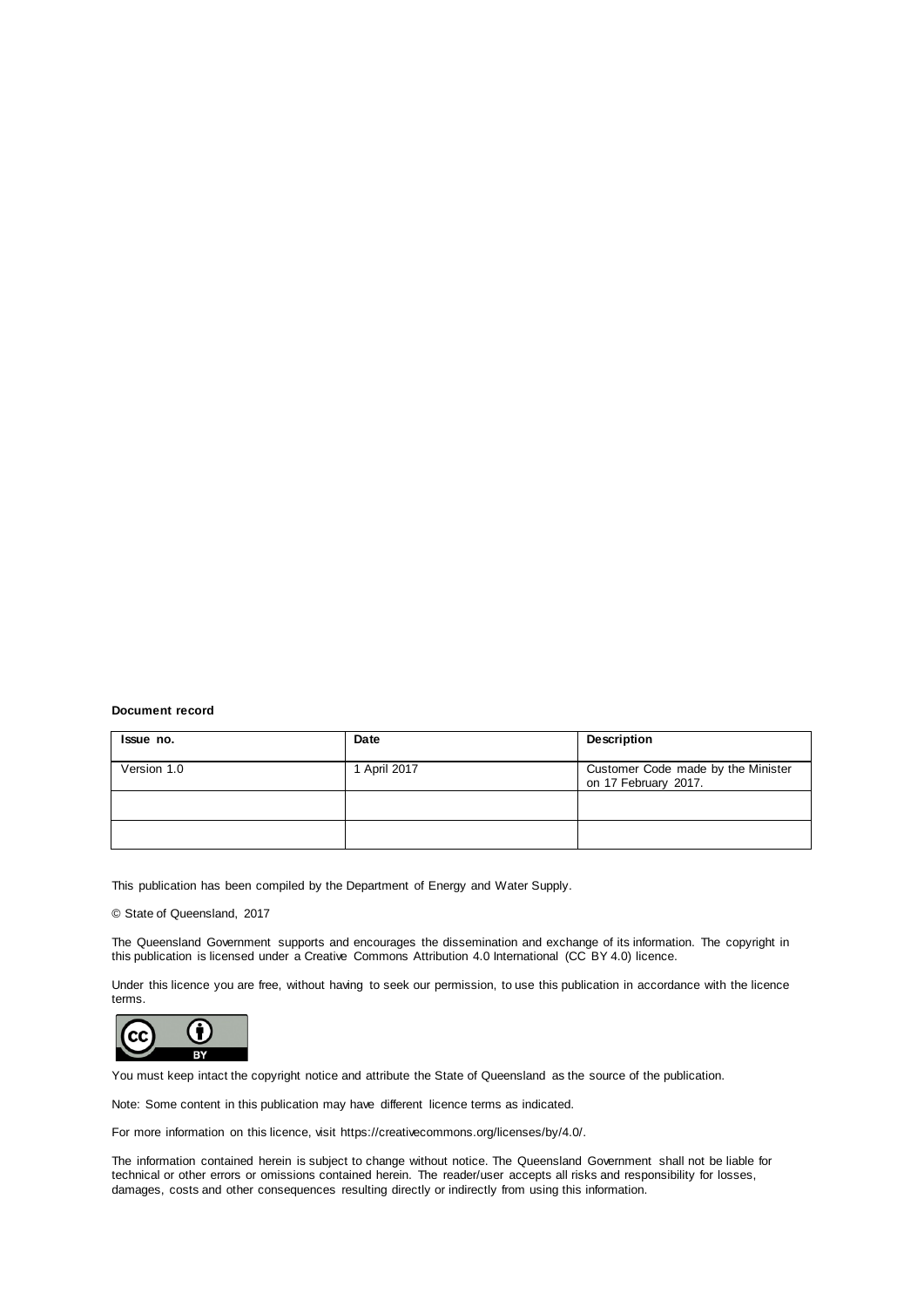### Table of contents

| 1   |                                                                                       |  |  |  |
|-----|---------------------------------------------------------------------------------------|--|--|--|
| 2   |                                                                                       |  |  |  |
| 3   |                                                                                       |  |  |  |
| 3.1 |                                                                                       |  |  |  |
|     | 3.1.1                                                                                 |  |  |  |
|     | 3.1.2                                                                                 |  |  |  |
|     | 3.1.3                                                                                 |  |  |  |
|     | 3.1.4                                                                                 |  |  |  |
|     | 3.1.5                                                                                 |  |  |  |
| 4   |                                                                                       |  |  |  |
| 4.1 |                                                                                       |  |  |  |
| 5   |                                                                                       |  |  |  |
| 5.1 |                                                                                       |  |  |  |
| 5.2 |                                                                                       |  |  |  |
| 6   |                                                                                       |  |  |  |
| 6.1 |                                                                                       |  |  |  |
| 6.2 |                                                                                       |  |  |  |
| 7   |                                                                                       |  |  |  |
| 8   |                                                                                       |  |  |  |
| 9   | Circumstances that may affect a service provider's ability to comply with the Code  6 |  |  |  |
| 10  |                                                                                       |  |  |  |
|     |                                                                                       |  |  |  |
|     |                                                                                       |  |  |  |
|     |                                                                                       |  |  |  |
|     |                                                                                       |  |  |  |
|     |                                                                                       |  |  |  |
|     |                                                                                       |  |  |  |
|     |                                                                                       |  |  |  |
| 11  |                                                                                       |  |  |  |
|     |                                                                                       |  |  |  |
| 12  |                                                                                       |  |  |  |
|     |                                                                                       |  |  |  |
|     |                                                                                       |  |  |  |
|     |                                                                                       |  |  |  |
| 13  |                                                                                       |  |  |  |
|     |                                                                                       |  |  |  |
|     |                                                                                       |  |  |  |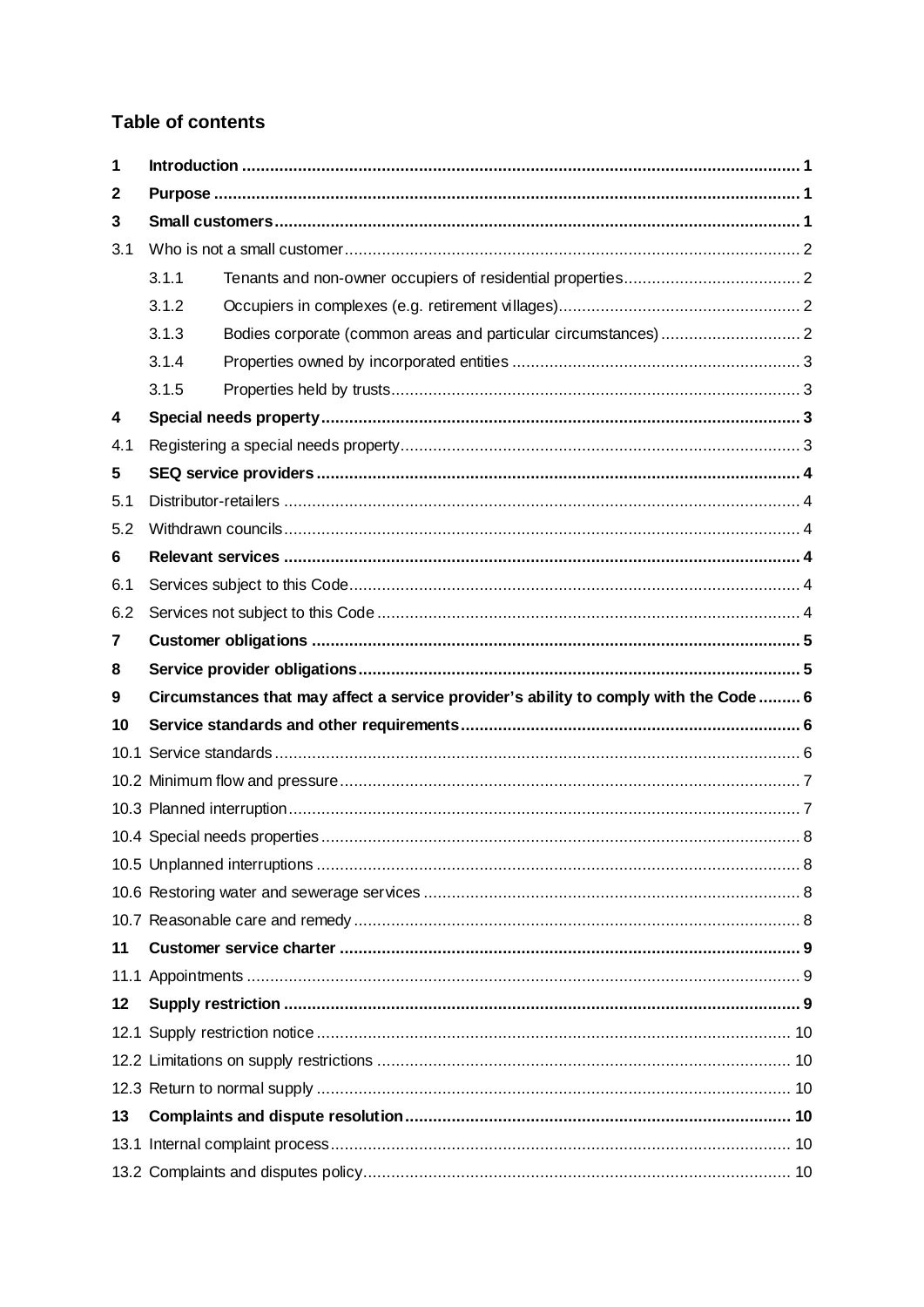| 14 |  |
|----|--|
|    |  |
|    |  |
|    |  |
| 15 |  |
|    |  |
|    |  |
| 16 |  |
|    |  |
|    |  |
|    |  |
|    |  |
|    |  |
|    |  |
| 17 |  |
|    |  |
|    |  |
|    |  |
|    |  |
|    |  |
|    |  |
|    |  |
|    |  |
|    |  |
| 18 |  |
|    |  |
|    |  |
|    |  |
|    |  |
| 19 |  |
|    |  |
|    |  |
| 20 |  |
|    |  |
|    |  |
|    |  |
| 21 |  |
|    |  |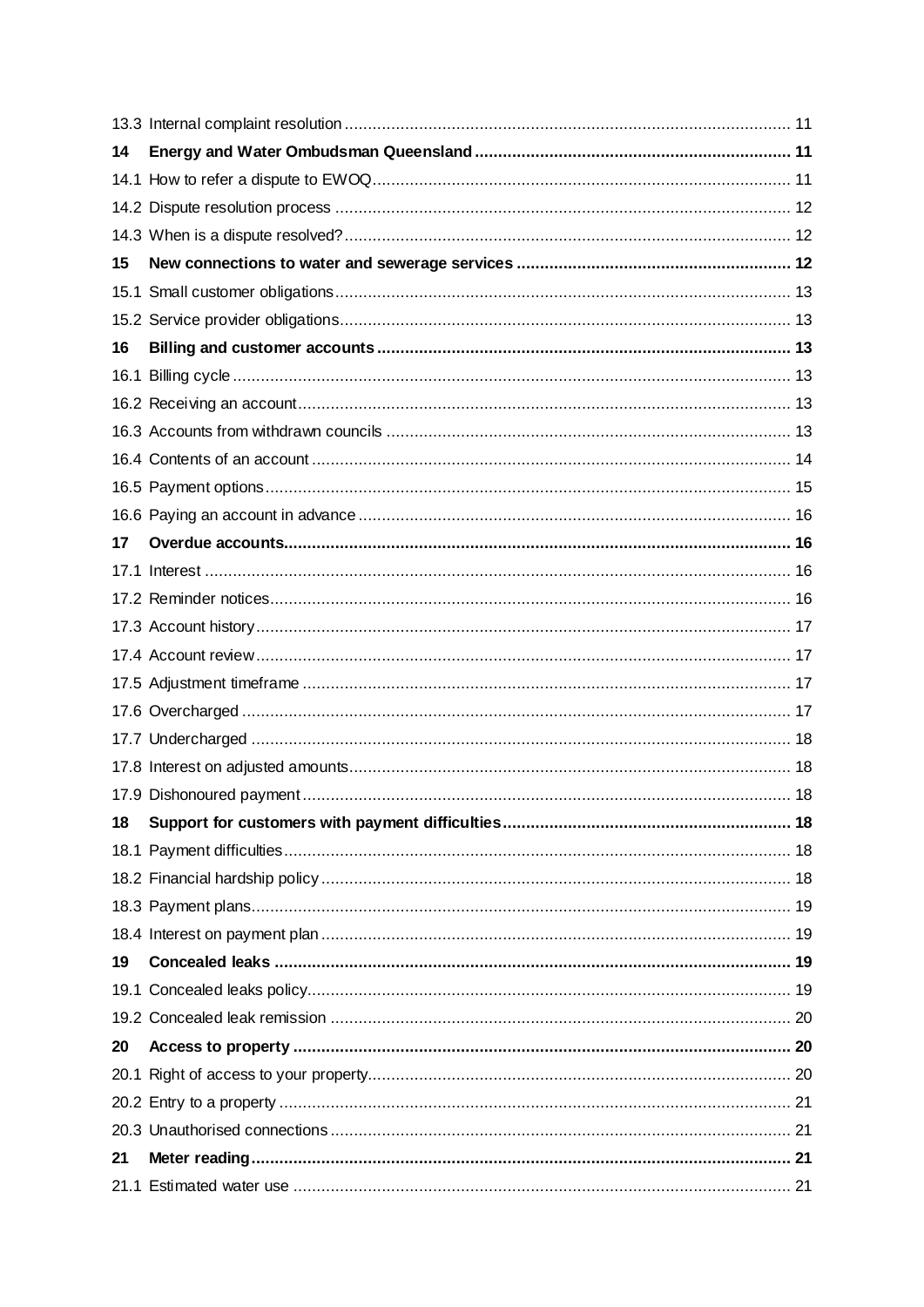|         | 21.4.2 |  |  |  |  |
|---------|--------|--|--|--|--|
|         |        |  |  |  |  |
| $22 \,$ |        |  |  |  |  |
| 23      |        |  |  |  |  |
| 24      |        |  |  |  |  |
|         |        |  |  |  |  |
|         |        |  |  |  |  |
| 25      |        |  |  |  |  |

# Table of figures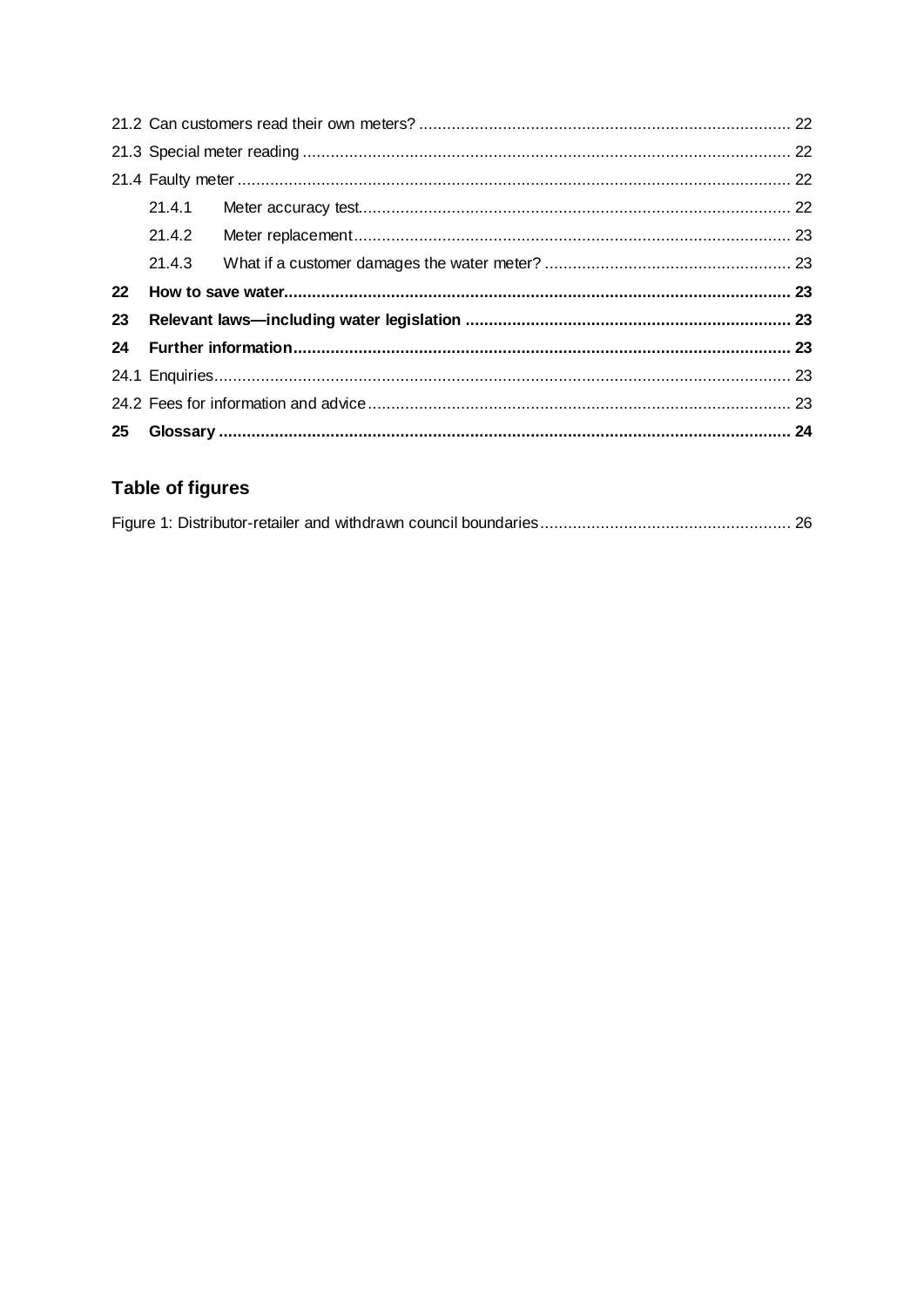# <span id="page-5-0"></span>**1 Introduction**

This **Code** outlines the rights and responsibilities of small customers and service providers in South East Queensland (**SEQ**) under the *South-East Queensland Water (Distribution and Retail Restructuring) Act 2009* (**DR Act**).

It provides small customers and the water and sewerage service providers with information about their obligations under the Code.

This Code is a statutory instrument made under section 93 of the DR Act. Some parts of the Code reference legal requirements of the DR Act; the *Energy and Water Ombudsman Act 2006* (**EWO Act**); or water legislation.

If any Code provision is inconsistent with the relevant legislation, the legislation overrides the Code to the extent of the inconsistency.

**Note**: The key terms and/or phrases used in this Code will be **bolded**, generally where first used, and are defined in the Glossary in section 25.

# <span id="page-5-1"></span>**2 Purpose**

The SEQ Customer Water and Wastewater Code outlines:

- who a small customer is
- the standards and conditions that apply to SEQ service providers when providing water and sewerage services to small customers
- what SEQ service providers should expect from small customers in relation to those services
- what services are covered by the Code
- the types of disputes that can be referred to the Energy and Water Ombudsman Queensland (**EWOQ**) if a small customer and an SEQ service provider are unable to resolve a dispute.

# <span id="page-5-2"></span>**3 Small customers**

This Code applies to **small customers** of **SEQ service providers**. A small customer includes residential and non-residential customers.

You are a residential small customer if your residential property is in **the SEQ region**[1](#page-5-3) and:

- is connected to an SEQ service provider's water or sewerage service; and
- you receive an **account** or a rate notice in your name for the property that includes charges for water and sewerage services

or

- is not connected to the service provider's water or sewerage service but the service provider would be obliged to connect your property under the water legislation; and
- you receive an account or a rate notice in your name for the property that includes **fixed access charges** for water or sewerage services. [2](#page-5-4)

<span id="page-5-3"></span>People who are small customers for this Code are treated as small customers (water) for the purposes of the dispute resolution functions of the EWOQ under section 6 of the EWO Act.

<span id="page-5-4"></span>For example, see section 99BRDQ of the DR Act and sections 100 and 101 of the Local Government Regulation 2012; a fixed access charge is sometimes referred to as a service charge.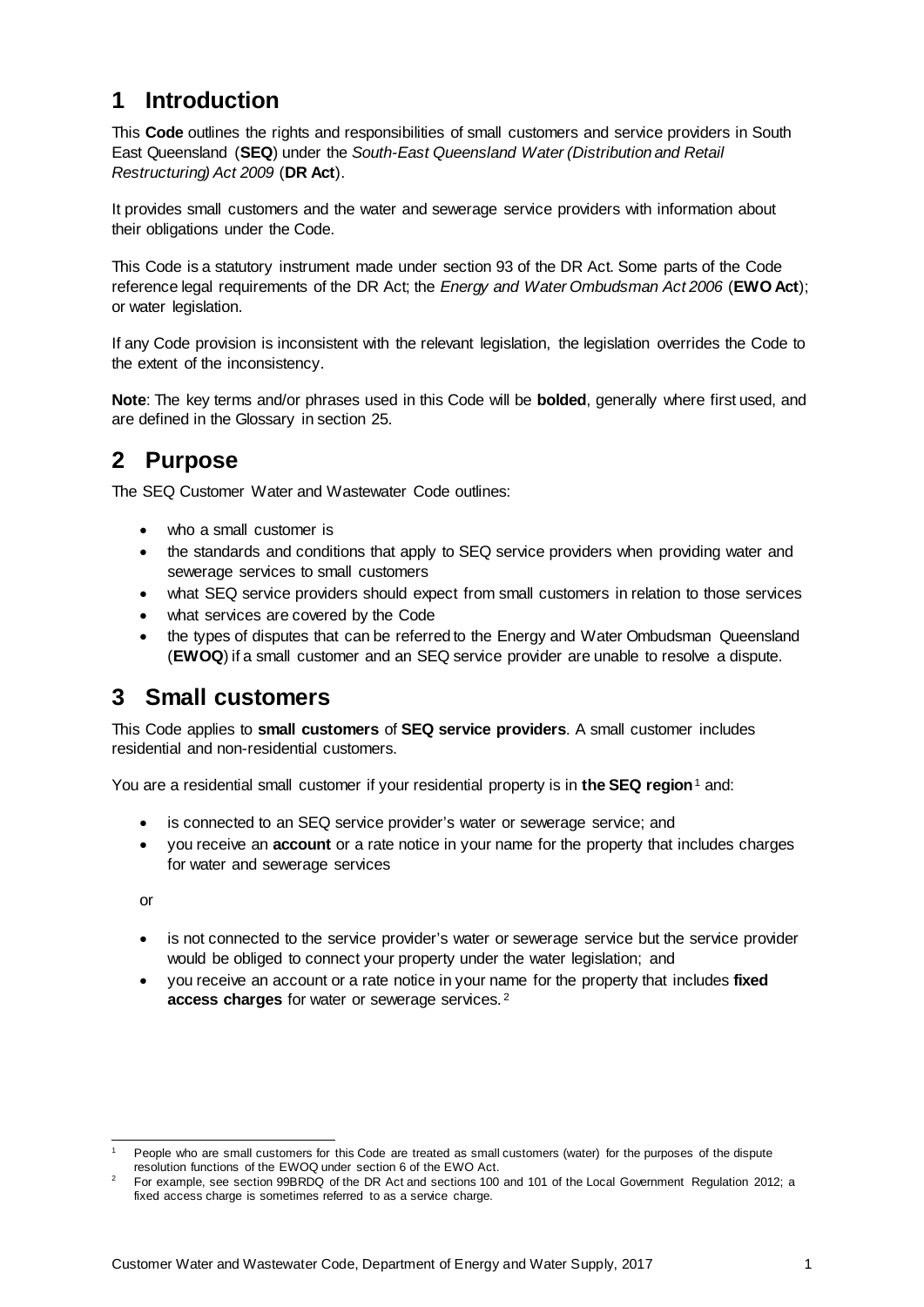You are a non-residential small customer if your non-residential property is in the SEQ region and:

• you use, or would use, if connected, no more than 100 **kilolitres** (**kL**) of drinking water and/or reticulated recycled water per annum (i.e. a small business customer as defined under the DR Act).

If a non-residential customer has no volumetric history (e.g. they are a new customer or have changed premises), the SEQ service provider must treat the customer as a small customer if:

- similar non-residential customers typically use less than 100 kL per annum; or
- the non-residential customer advises the SEQ service provider that it is likely to use no more than 100 kL per annum.

Customers may be charged a fixed access charge to access water or sewerage services, whether the property is connected to the services or not. This may occur if the service provider's infrastructure is **available** to be connected to. However, the property owner cannot be charged consumption charges if their property is not connected to the service.

### <span id="page-6-0"></span>**3.1 Who is not a small customer**

The following customer groups are not classified as small customers and are not covered by this Code:

- non-residential (other than small business customers) such as commercial, business or industrial customers
- tenants and non-owner occupants
- residents in retirement villages or a complex owner, including caravan parks
- a body corporate for a community titles scheme
- residential properties owned by incorporated entities (with some exceptions, listed below)
- residential properties held in trust (with some exceptions, listed below).

#### <span id="page-6-1"></span>**3.1.1 Tenants and non-owner occupiers of residential properties**

A tenant or occupier who does not own the property receiving the water or sewerage service does not have a direct billing relationship with the SEQ service provider.

The customer is the property owner (even if the tenant is paying for water used under the terms of a residential tenancy agreement) because the service provider issues the account in the owner's name. The owner is a small customer under the Code.

#### <span id="page-6-2"></span>**3.1.2 Occupiers in complexes (e.g. retirement villages)**

People who do not have freehold title over the property where they reside, such as some retirement villages and caravan parks, do not have a direct billing relationship with the SEQ service provider.

Usually these residents are charged for their water and sewerage services as part of overall charges for residing in the complex, which are levied by and payable to the complex owners.

The account for the water and sewerage services is issued to the complex owner and therefore the complex owner is the customer, but is not a small customer under this Code.

#### <span id="page-6-3"></span>**3.1.3 Bodies corporate (common areas and particular circumstances)**

In a community titles scheme, usually an individual lot owner receives an account directly from the SEQ service provider in their name. They are considered to be a small customer and are covered by this Code.

However, in some cases the account does not go to individual lot owners and the SEQ service provider bills the body corporate. This can occur where water is used in common areas (e.g.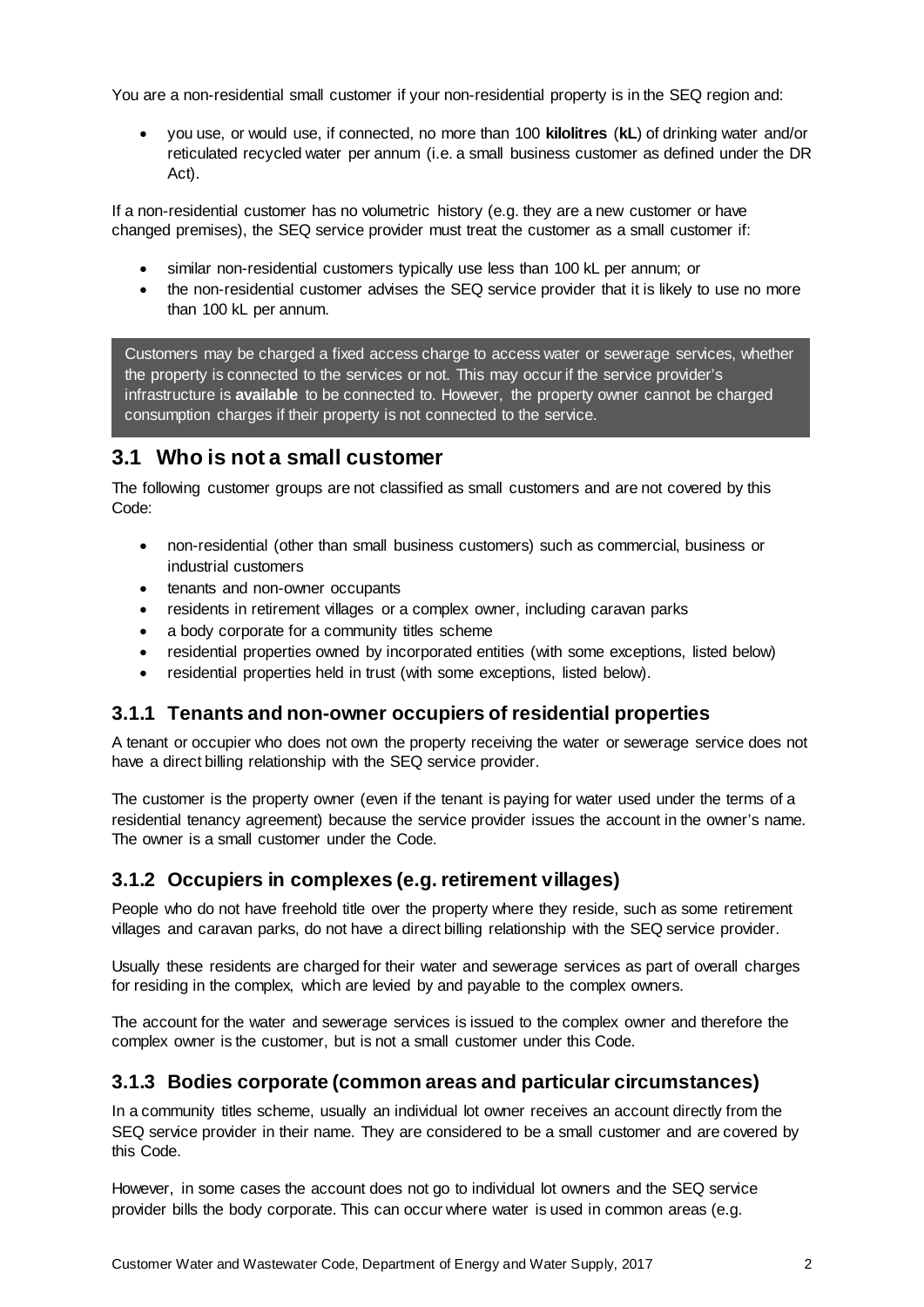swimming pools and gardens). It may also occur where the SEQ service provider has an agreement with the body corporate to bill the body corporate on behalf of the lot owners.<sup>[3](#page-7-4)</sup>

Where the body corporate receives the account, the body corporate is the customer but the body corporate is not a small customer under this Code.

### <span id="page-7-0"></span>**3.1.4 Properties owned by incorporated entities**

Residential properties may be owned by incorporated entities such as companies, some partnerships and incorporated associations.

Water accounts are issued to the incorporated entity and not to a natural person living in the residential property, so incorporated entities are not considered to be small customers and do not fall subject to the Code. The following are exceptional instances where incorporated entities that own residential properties are considered to be a small customer:

- where an owner of the incorporated entity resides in the residential property owned by the incorporated entity
- where one of the shareholders of the incorporated entity resides in the residential property owned by the incorporated entity
- where one of the partners of the incorporated partnership resides in the residential property owned by the incorporated partnership.

### <span id="page-7-1"></span>**3.1.5 Properties held by trusts**

Many residential properties are held in trust for beneficiaries. For instance, a family trust may hold a residential property in trust for the benefit of family members and distribute a yearly profit to them.

A trust is not a small customer under this Code because it is not a separate legal entity and does not have the status of a natural person. This is because legal ownership and title of trust property vests in the trustee. There are three instances where a trust holding residential property is a small customer:

- where a natural person beneficiary of the trust resides in the residential property
- where a natural person trustee is also a beneficiary and resides in the residential property
- where a trustee is a beneficiary company and the owner of that company resides in the property.

# <span id="page-7-2"></span>**4 Special needs property**

A **special needs property** is a property where a small customer or a tenant or other non-owner occupant resides who requires continued, uninterrupted and unrestricted water supply for life support or other special medical needs.

### <span id="page-7-3"></span>**4.1 Registering a special needs property**

A service provider must keep up-to-date a register of special needs properties.

Where a **registered medical specialist**, treating hospital or dialysis centre confirms a person requires continued, uninterrupted and unrestricted water supply for life support or other special medical needs, the service provider must:

- register the property as a special needs property to ensure the service provider can comply with the Code requirements by giving:
	- adequate notice of planned **interruptions**
	- immediate alert of any unplanned interruptions

<span id="page-7-4"></span> <sup>3</sup> See section 196 of the *Body Corporate and Community Management Act 1997*.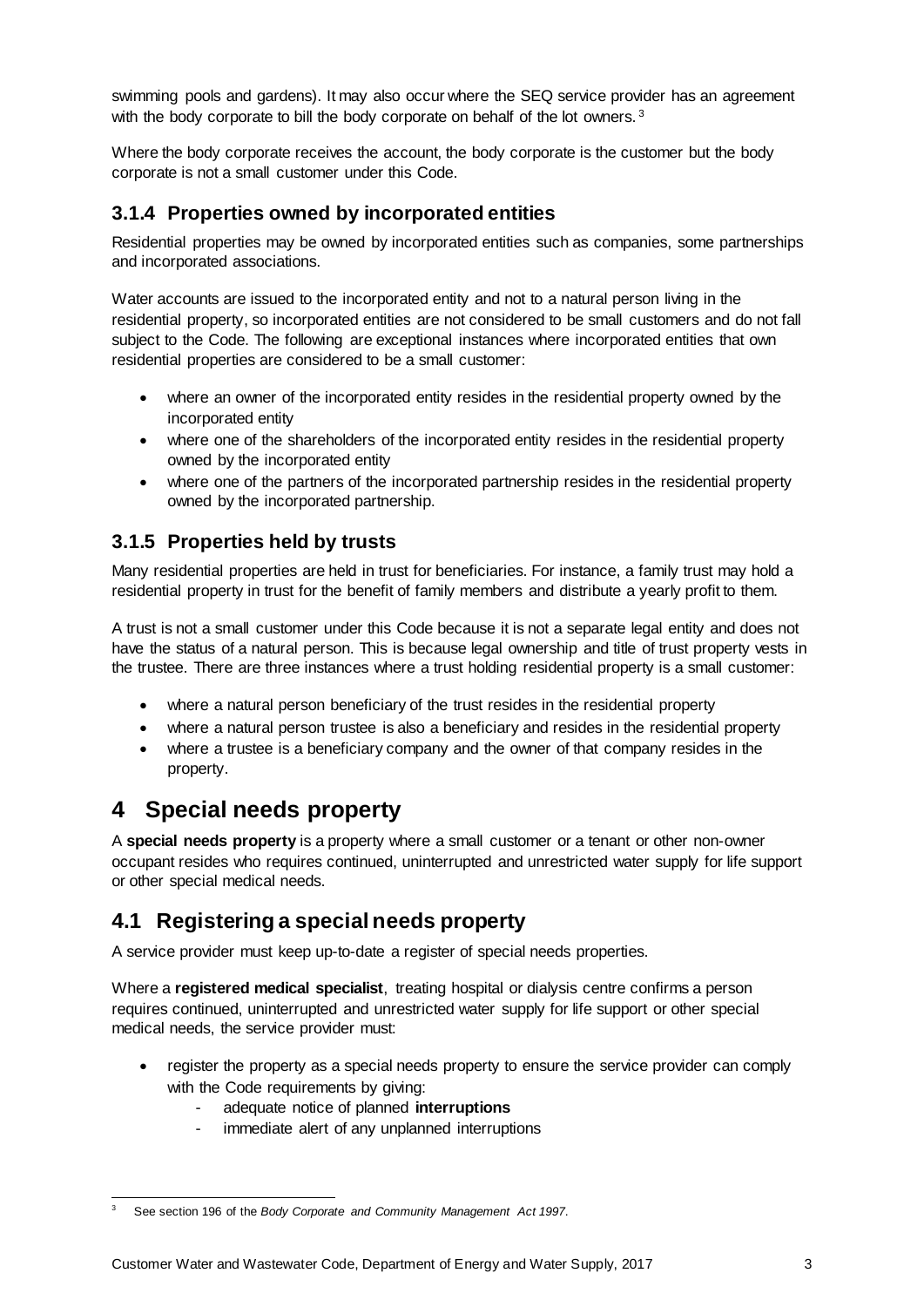priority to restoring their service following any interruptions to the extent this is possible or practicable.

# <span id="page-8-0"></span>**5 SEQ service providers**

There are five service providers in SEQ subject to this Code (see figure 1). A service provider is either a distributor-retailer or a local council.

# <span id="page-8-1"></span>**5.1 Distributor-retailers**

A distributor-retailer is a council-owned business that provides relevant services to small customers in their geographic area within the SEQ region. There are two distributor-retailers in SEQ:

- Unitywater (operating in SEQ north)
- Queensland Urban Utilities (operating in SEQ central).

## <span id="page-8-2"></span>**5.2 Withdrawn councils**

There are three local councils that provide relevant services to small customers in their local government area:

- Gold Coast City Council
- Redland City Council
- Logan City Council.

See figure 1: Distributor-retailer and withdrawn council boundaries.

# <span id="page-8-3"></span>**6 Relevant services**

## <span id="page-8-4"></span>**6.1 Services subject to this Code**

Service providers provide a number of services relating to water and wastewater. However, not all of those services are covered by this Code.

The following types of services provided to small customers are covered by this Code and a complaint or dispute relating to such services may be subject to dispute resolution under the EWO Act. These services are referred to as **relevant services** in this Code:

- drinking water—sometimes referred to as potable water, that is reticulated to households and businesses and used for drinking and other activities
- recycled water—where available, known as dual reticulation recycled water that is supplied through a purple pipe
- sewerage service—service providers transport and treat sewage and grey water (i.e. toilet, kitchen, bathroom and laundry wastewater).

A customer or service provider may refer a dispute about the performance of a **water entity function** to the EWOQ, if they are unable to resolve the matter. A water entity function<sup>[4](#page-8-6)</sup> is a function or obligation that is performed, required or permitted to be performed by an SEQ service provider under this Code.

# <span id="page-8-5"></span>**6.2 Services not subject to this Code**

The following services are not relevant services and are not subject to this Code or dispute resolution under the EWO Act:

- drinking water supplied to a **metered standpipe**
- raw water supplies (water that is not intended for drinking)

<span id="page-8-6"></span>See section 8A of the EWO Act.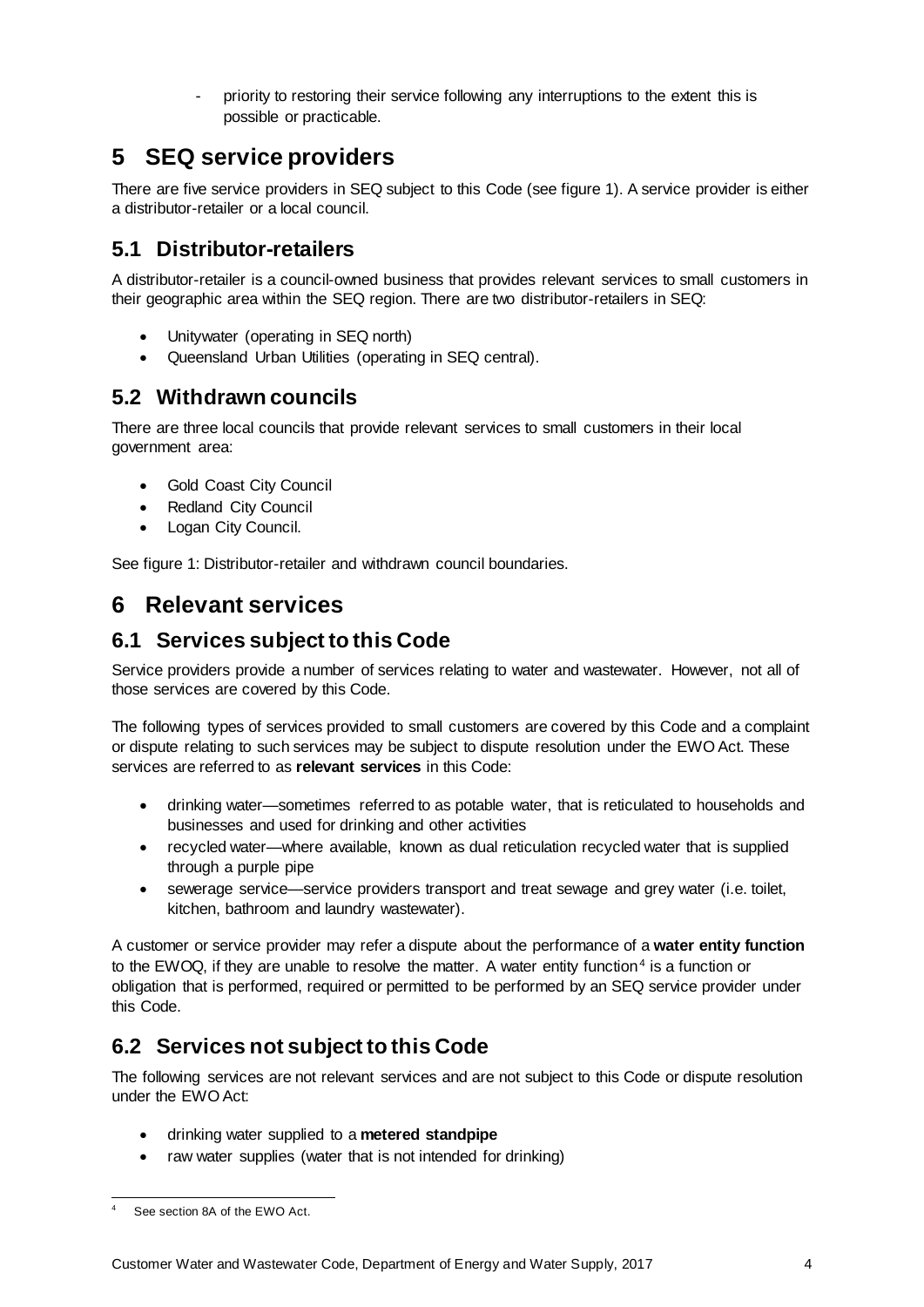- trade waste services (liquid waste generated by commercial enterprises)
- stormwater harvesting (water that comes from a storm and is treated and stored for use)
- stand-alone recycled water (recycled water other than dual reticulation).

Complaints about drinking water quality supplied to small customers cannot be referred to EWOQ.

# <span id="page-9-0"></span>**7 Customer obligations**

A small customer must comply with the requirements of this Code including, but not limited to, the following:

- pay your account on time and in full including charges not in dispute<sup>[5](#page-9-2)</sup>
- contact your service provider before the payment due date if you are unable to pay your account
- advise your service provider if your postal address changes or other account details change (e.g. **nominated person**, email address)
- advise your service provider of a change in ownership of the property  $6$
- ensure your service provider has safe and unhindered access to the water meter and other service provider infrastructure
- advise your service provider if you or a tenant or other occupant have special needs that require continued, uninterrupted and unrestricted water supply for life support or other special medical needs [7](#page-9-4)
- promptly notify your service provider of any service difficulties or faults
- maintain the plumbing and drainage (fittings and pipes) located on your property
- try to resolve any complaint or dispute between you and your service provider first in good faith before referring the dispute to EWOQ.

As a small customer you should take reasonable steps to check your property for concealed leaks including by regularly reading the water meter for your property.

As a small customer, you must not:

- interfere with, or damage, your service provider's infrastructure
- use water or do anything that interferes with the supply of a service to another small customer or causes damage to another party.

There are significant financial penalties that may apply to a person for conviction of an offence against sections 191 to 195 of the **Water Supply Act**. These provisions include offences for connecting or disconnecting to a service provider's infrastructure without consent, interfering with a service provider's infrastructure without consent (including building over infrastructure), discharging particular substances, polluting water and taking water without approval.

# <span id="page-9-1"></span>**8 Service provider obligations**

Service providers must comply with the requirements of this Code including, but not limited to, the following:

- provide relevant services to small customers according to their service standards
- publish and maintain the following information on their website:
	- service standards
	- customer service charter

<span id="page-9-3"></span><span id="page-9-2"></span>In the event that part of a small customer's account is in dispute, the small customer should pay any undisputed amounts. <sup>6</sup> See section 99AX of the DR Act and section 161 of the Local Government Regulation 2012. NB: A new owner is not

required to notify their service provider of the change of ownership if the relevant transfer documents have been given to the registrar of titles.

<span id="page-9-4"></span>See section 4.1 Special needs property.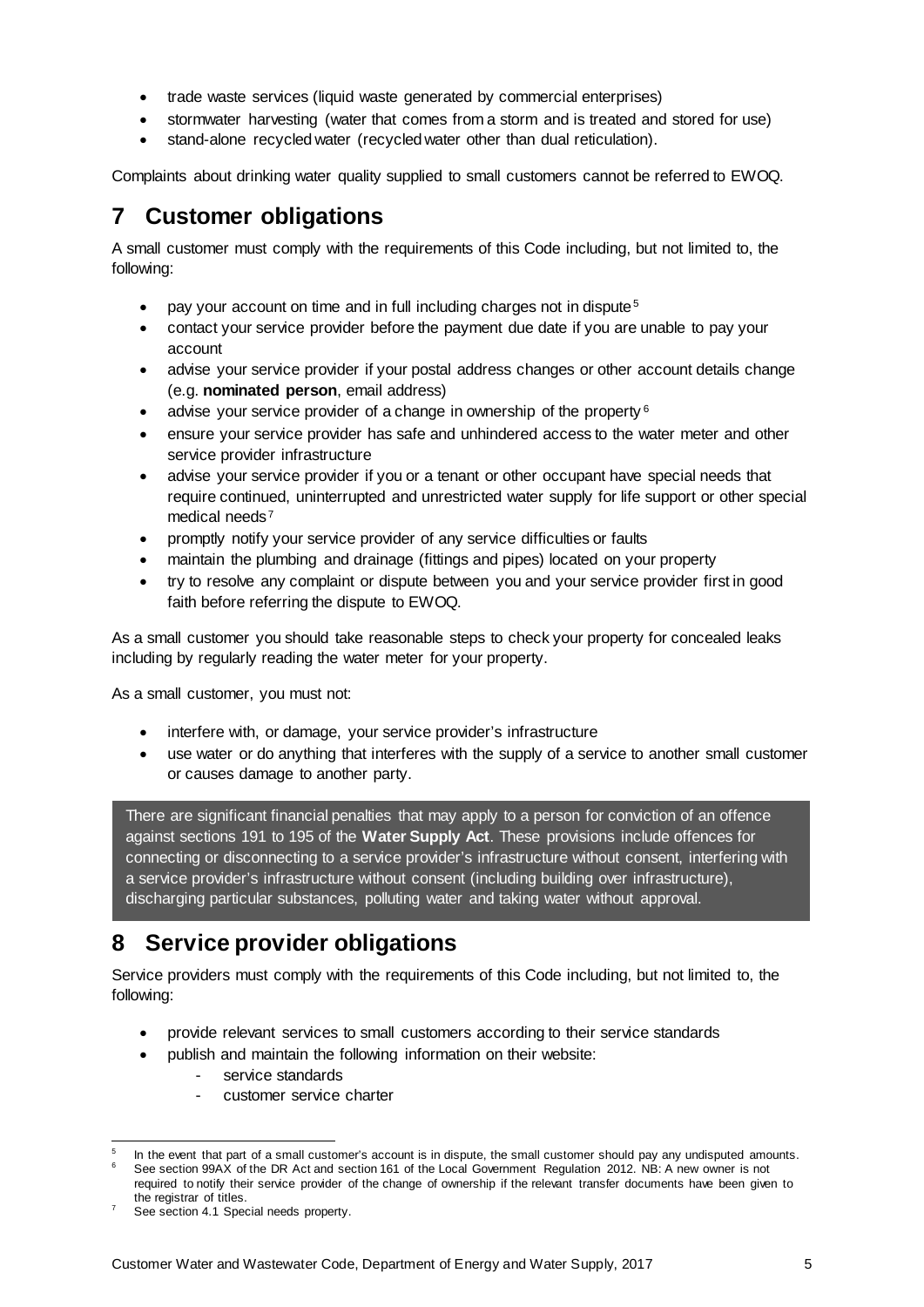- $-$  financial hardship policy  $8$
- concealed leaks policy
- complaints and disputes policy<sup>[9](#page-10-4)</sup>
- provide customers with a copy of their customer service charter free-of-charge upon request
- provide information about concession entitlements offered by state and local governments
- advise customers of changes to fees and charges for relevant services
- give each customer an account for relevant services supplied to the customer at least each quarter
- register a special needs property where a customer, tenant or other occupant needs uninterrupted supply of water for life support or other special medical needs
- try to resolve any complaint or dispute with a customer first in good faith before referring the dispute to EWOQ
- give customers whatever notice is possible to unplanned interruptions to a service provider's service
- advise customers (or the nominated person) of a planned interruption at least 2 business days before the day of the interruption and in relation to a special needs property, at least 4 business days before the day of interruption
- restore water supply flow to normal within 2 business days, after the grounds on which a supply restriction is imposed are rectified.

## <span id="page-10-0"></span>**9 Circumstances that may affect a service provider's ability to comply with the Code**

It may not be possible for some service providers to meet the requirements outlined in this Code at all times. This may be because:

- a law prevents the service provider from complying with the Code or water legislation may override the Code requirements
- the service provider has a reasonable excuse under other legislation
- water supplied to the service provider (for on-supply to small customers) is not provided in accordance with contractual requirements [10](#page-10-5)
- the actions of a third party who is not performing work for, on behalf of, or in association with, the service provider <sup>[11](#page-10-6)</sup>
- the service provider's performance of its obligation directly relies on the small customer meeting their related obligations under this Code, and the small customer has failed to do so
- an event occurs that is outside the control of the service provider such as a natural disaster or declared disasters.

# <span id="page-10-1"></span>**10 Service standards and other requirements**

### <span id="page-10-2"></span>**10.1Service standards**

An SEQ service provider must set **service standards** under this Code and provide relevant services to a customer's property in accordance with their service standards. The service standards must be published on the service provider's website.

<span id="page-10-3"></span> <sup>8</sup> A withdrawn council's financial hardship policy may be, or form part of a document or documents, of a different name prepared for a purpose under the *Local Government Act 2009* or Local Government Regulation 2012. The policy should be accessible from a simple search of the provider's website.

<span id="page-10-4"></span><sup>9</sup> A withdrawn council's complaints and disputes policy may be, or form part of a document or documents, of a different name prepared for a purpose under the Local Government Act or Local Government Regulation 2012. The policy should be accessible from a simple search of the provider's website.

<span id="page-10-5"></span><sup>10</sup> In SEQ, bulk water treatment and supply is provided to an SEQ service provider by the bulk water supply authority owned by the State. It would be inappropriate to require service providers to comply with particular standards if the service provider cannot control the quality of those services.

<span id="page-10-6"></span><sup>&</sup>lt;sup>11</sup> It would not be an excuse if the non-compliance were due to work done by the service provider's contractors.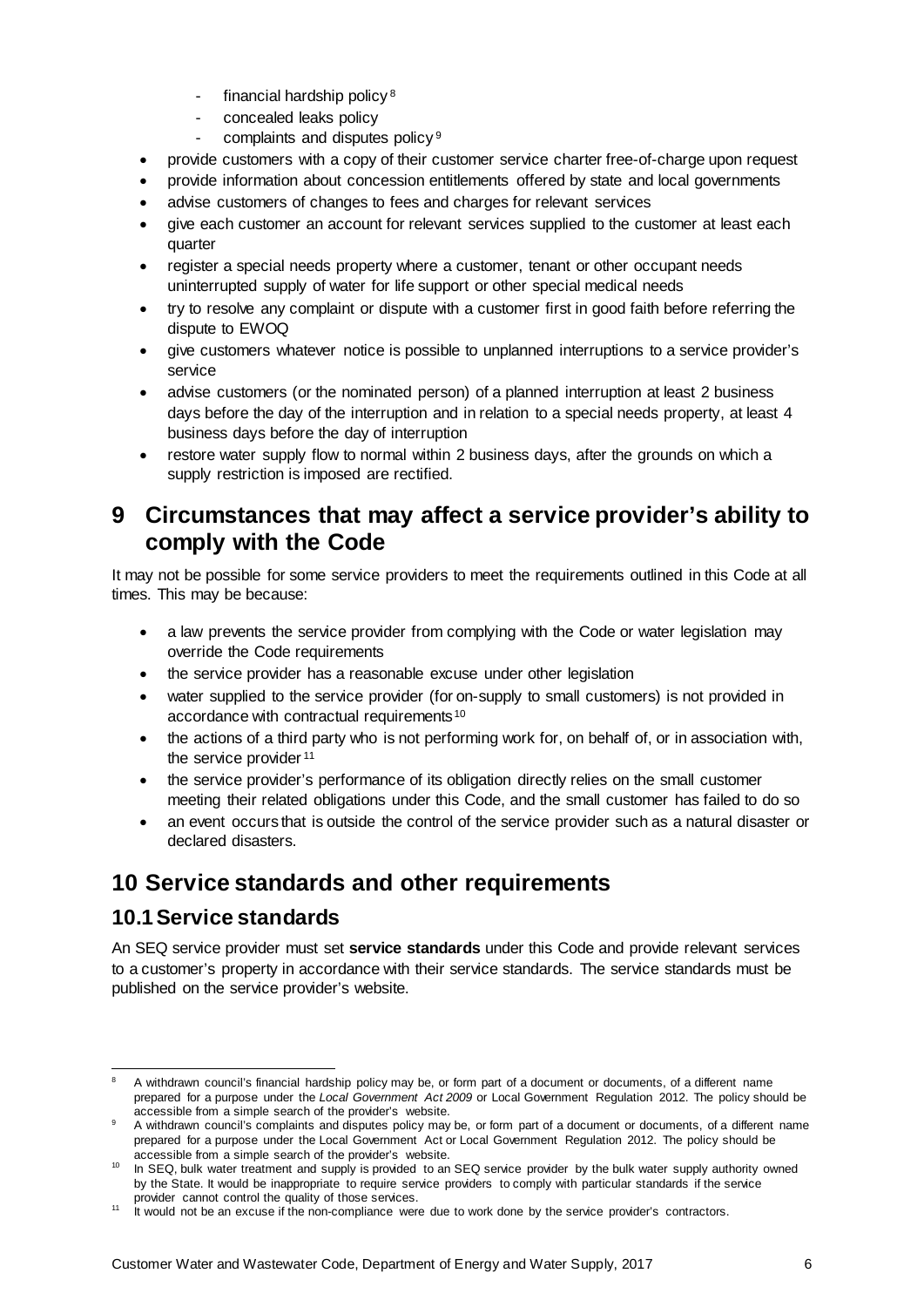Service standards must state what the service provider will do and the standard of performance the provider aims to achieve in relation to:

- $\bullet$  total water main breaks (# breaks / 100 km of water main)<sup>[12](#page-11-2)</sup>
- total sewerage main breaks and chokes (# breaks  $/$  100 km of sewerage main)  $^{13}$  $^{13}$  $^{13}$
- incidence of unplanned **interruptions** (# incidence of unplanned interruptions water / 1000 properties) [14](#page-11-4)
- average response time for water and sewerage incidents<sup>[15](#page-11-5)</sup>
- restoring services following unplanned interruptions (percentage within # hours)
- the minimum flow rate and pressure at a customer's property connection (litres / minute at connection,  $m^3$  per second, metres head or other appropriate basis)  $16$
- any other matters as decided by the service provider.

Service standards which an SEQ service provider may set and report on to regulators that are outside the Code include the number of water quality noncompliance and complaints; and total water and sewerage complaints.

### <span id="page-11-0"></span>**10.2 Minimum flow and pressure**

Service providers must ensure that the water supply to properties is at least equal to the minimum flow rates and pressure specified in their service standards. However, sometimes a service provider may not be able to meet the minimum flow rate because it is affected by outside influences, such as:

- the location of the service connection point
- the customer's own infrastructure impacting minimum flow and pressure
- water being used for firefighting or testing purposes
- reduced pressure to manage water leakage and line breaks
- an imposed water restriction or emergency
- a planned or unplanned interruption
- supply is restricted in accordance with this Code.

### <span id="page-11-1"></span>**10.3Planned interruption**

A planned interruption to a water or sewerage service is one that is planned and scheduled by the service provider to undertake repairs, maintenance work or to replace infrastructure, including a water meter.

Service providers must give at least 2 business days' notice<sup>[17](#page-11-7)</sup> of a planned interruption before the day of the interruption and include:

- details of the interruption and any restrictions on the use of the service during the period
- when normal service is expected to be restored.

A notice may be provided by mail, letterbox drop, telephone, door knock or any other means that are suitable and reasonable in the circumstances, including electronic means such as SMS or telephone.

<span id="page-11-2"></span> <sup>12</sup> See QG 4.5 of the *Key Performance Indicators for Queensland Urban Water Service Providers Definitions Guide* (version 1.2).

<span id="page-11-3"></span> $13$  See QG 4.6 as above.

<span id="page-11-4"></span><sup>&</sup>lt;sup>14</sup> See QG 4.7 as above.

<span id="page-11-5"></span> $15$  See QG 4.8 and 4.9 as above.

It is preferable that the standards indicate differences if the connection is for rural trickle feed.

<span id="page-11-7"></span><span id="page-11-6"></span><sup>17</sup> See the *Acts Interpretation Act 1954*, section 38 (Reckoning of time). In calculating at least 2 business days' notice, exclude from the count the day notice is given, count the next day as day 1, the following day as day 2; and the interruption may occur on the next business day. Do not count non-business days. There must be at least two clear business days between the day notice is given and the day of the interruption. See also the *Acts Interpretation Act 1954*, sections 39 (Service of document) and 39A (Meaning of service by post etc.).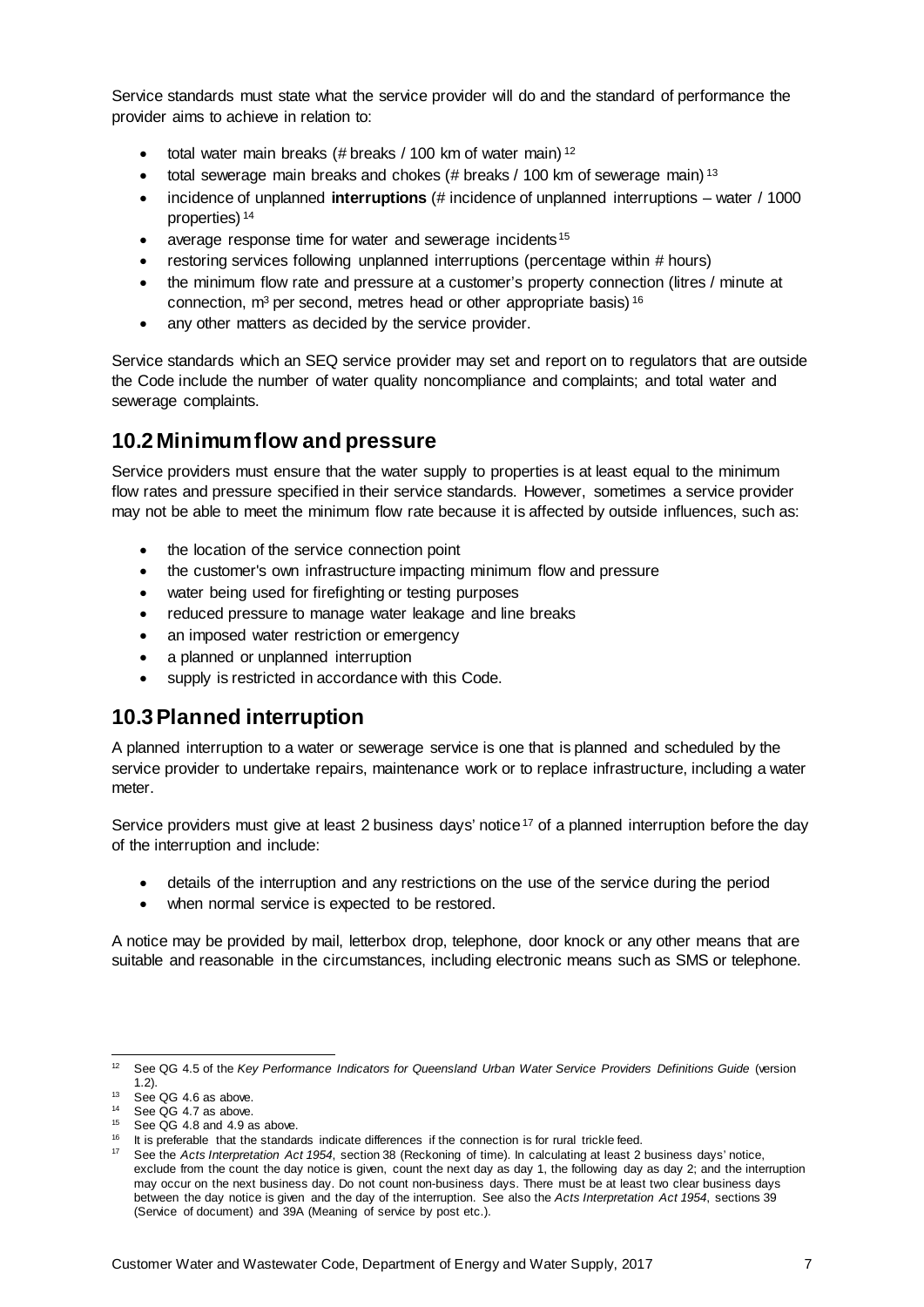However, for work that needs to be performed without delay, the service provider must give whatever notice is practicable and reasonable in the circumstances.

A service provider must have policies, practices and procedures in relation to providing small customers and others affected by planned interruptions with access to supplies of drinking water in the case of extreme circumstances caused by the interruption.

### <span id="page-12-0"></span>**10.4Special needs properties**

Service providers must give small customers and other occupants with special needs at least 4 business days' notice before a planned interruption.

Small customers and other occupants with special needs may request a longer notification period.

### <span id="page-12-1"></span>**10.5Unplanned interruptions**

An unplanned interruption is an interruption to water or sewerage services that cannot be planned for by service providers. An unplanned interruption can occur if a service provider's infrastructure:

- is accidently damaged
- bursts or leaks
- has a sewage spill, blockage or overflow
- needs urgent repair or maintenance work to prevent one of the above.

Service providers must respond to and give whatever notice is possible in the circumstances and must have policies, practices and procedures to manage unplanned interruptions that include:

- immediately alerting the small customer or occupant at a special needs property by the most expedient means
- providing information about unplanned interruptions through a 24-hour telephone facility and whatever other means the provider has capacity to use and deems appropriate in the circumstances, such as an online facility, SMS or email
- promptly attending the site when notified or becoming aware of a burst, leak, blockage or overflow
- taking action to fix the situation by assessing the impact on customers, the environment and property
- ensuring that, if there is a sewage spill on a customer's property from the provider's infrastructure, it is cleaned up promptly and the affected area disinfected, if needed.

A service provider must have policies, practices and procedures in relation to providing small customers and others affected by unplanned interruptions with access to supplies of drinking water in the case of extreme circumstances caused by the interruption.

### <span id="page-12-2"></span>**10.6Restoring water and sewerage services**

Service providers must, as far as reasonably possible, restore water and sewerage services according to a priority level. The priority level must take into account the:

- number and type of customers affected including small customers
- impact of the interruption on the customer and others affected.

To the extent it is possible or practicable, the service provider must prioritise restoring water and sewerage services to a special needs property before other customers or properties.

### <span id="page-12-3"></span>**10.7Reasonable care and remedy**

If a service provider does any work on a customer's property they must take reasonable care and must restore the area to a state that is safe and as close as reasonably possible to what it was before undertaking the work.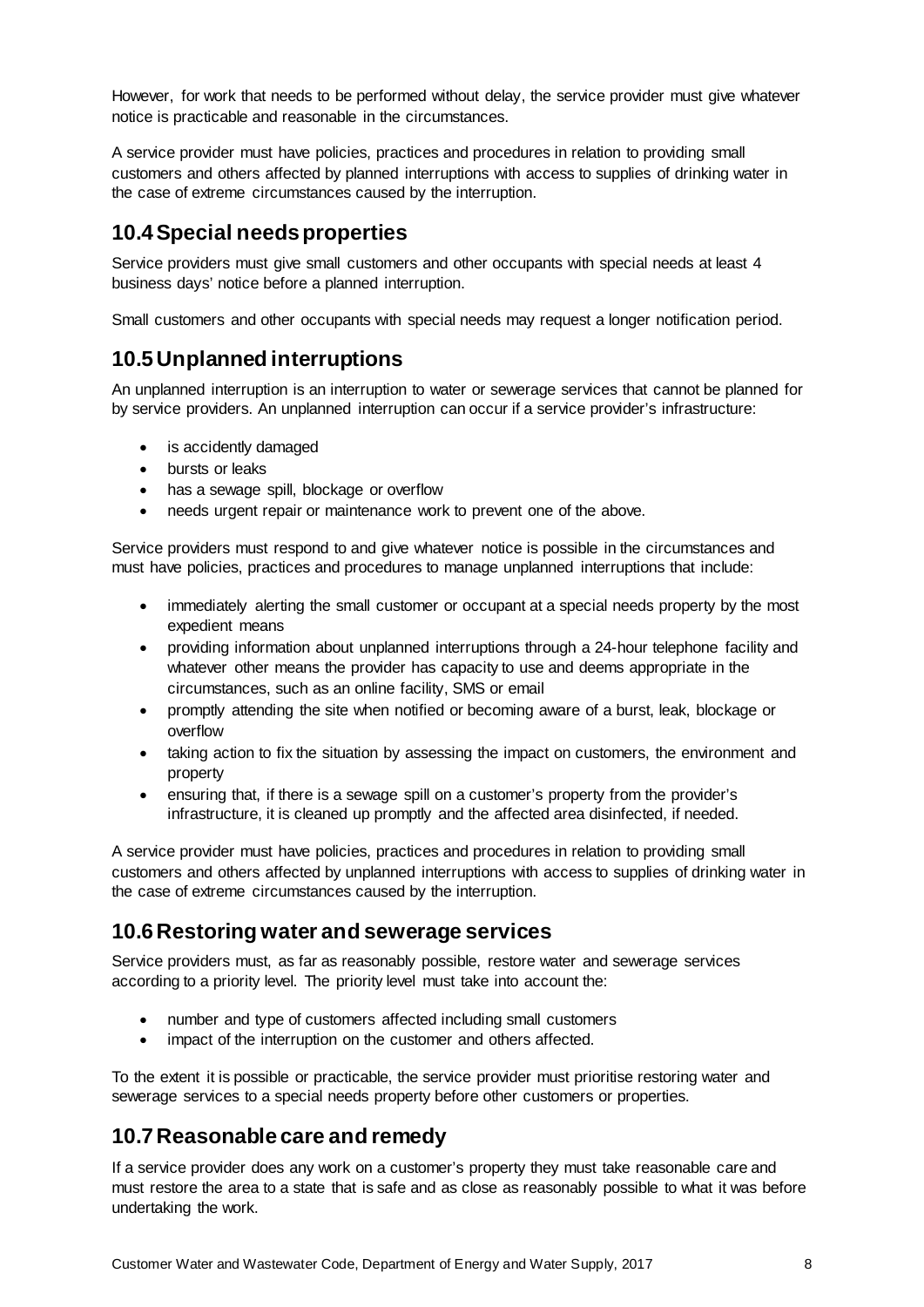# <span id="page-13-0"></span>**11 Customer service charter**

Service providers must make a customer service charter that:

- summarises the customer's rights and obligations under this Code and Chapter 4, part 4 (Other customer service provisions) of the DR Act<sup>[18](#page-13-3)</sup>
- provides information about the service provider's:
	- relevant services
		- policies about:
			- customer hardship because of inability to pay accounts (hardship policy)
			- the payment of accounts by instalments (payment plans)
- states how the service provider will deal with complaints and disputes (complaints and disputes policy)
- states when a dispute may be referred to EWOQ if the customer is not satisfied with their service provider's decision on, or handling of, a complaint.

Service providers must publish their customer service charter on their website and provide customers with a free copy of the charter, if requested. <sup>[19](#page-13-4)</sup>

## <span id="page-13-1"></span>**11.1Appointments**

This section applies if a customer wishes to be present at their property when their service provider is:

- doing a special meter reading, testing, maintaining or inspecting the water meter <sup>[20](#page-13-5)</sup>
- inspecting, altering or adding to the small customer's water service or sewerage service.

The service provider may specify a time period for the appointment within the period determined by them, but the time must be within five hours for urban areas or one day for rural areas. Small customers or service providers may reschedule the appointment by providing reasonable notice to the other party before the appointment time.

A service provider's **authorised person** may enter property at any reasonable time without prior notice to do any of the following:

- read a meter
- check the accuracy of a meter
- maintain or replace a meter. [21](#page-13-6)

# <span id="page-13-2"></span>**12 Supply restriction**

A service provider may restrict (reduce) the flow of water to a small customer's property if they have not paid a charge for the water service. However, customers must have been given:

- $\bullet$  at least 1 months' notice to pay the charge<sup>[22](#page-13-7)</sup>
- at least 2 reminder notices stating the account is overdue and there has been no request for help to pay the account.

A service provider may also restrict the water supply to a property if a small customer fails to comply with a **payment plan** 2 or more times within a 12-month period, e.g. the customer has not paid an instalment by the agreed time.

<span id="page-13-3"></span><sup>&</sup>lt;sup>18</sup> See section 99AD of the DR Act.<br><sup>19</sup> See section 99AEA of the DR Ac

See section 99AEA of the DR Act.

<span id="page-13-5"></span><span id="page-13-4"></span><sup>&</sup>lt;sup>20</sup> This section does not stop the service provider from doing (without an appointment) its normal meter reading and maintenance in accordance with this Code and water legislation.

<span id="page-13-6"></span><sup>&</sup>lt;sup>21</sup> See section 37 of the Water Supply Act.

<span id="page-13-7"></span> $22$  See section 99AT(1)(c) of the DR Act.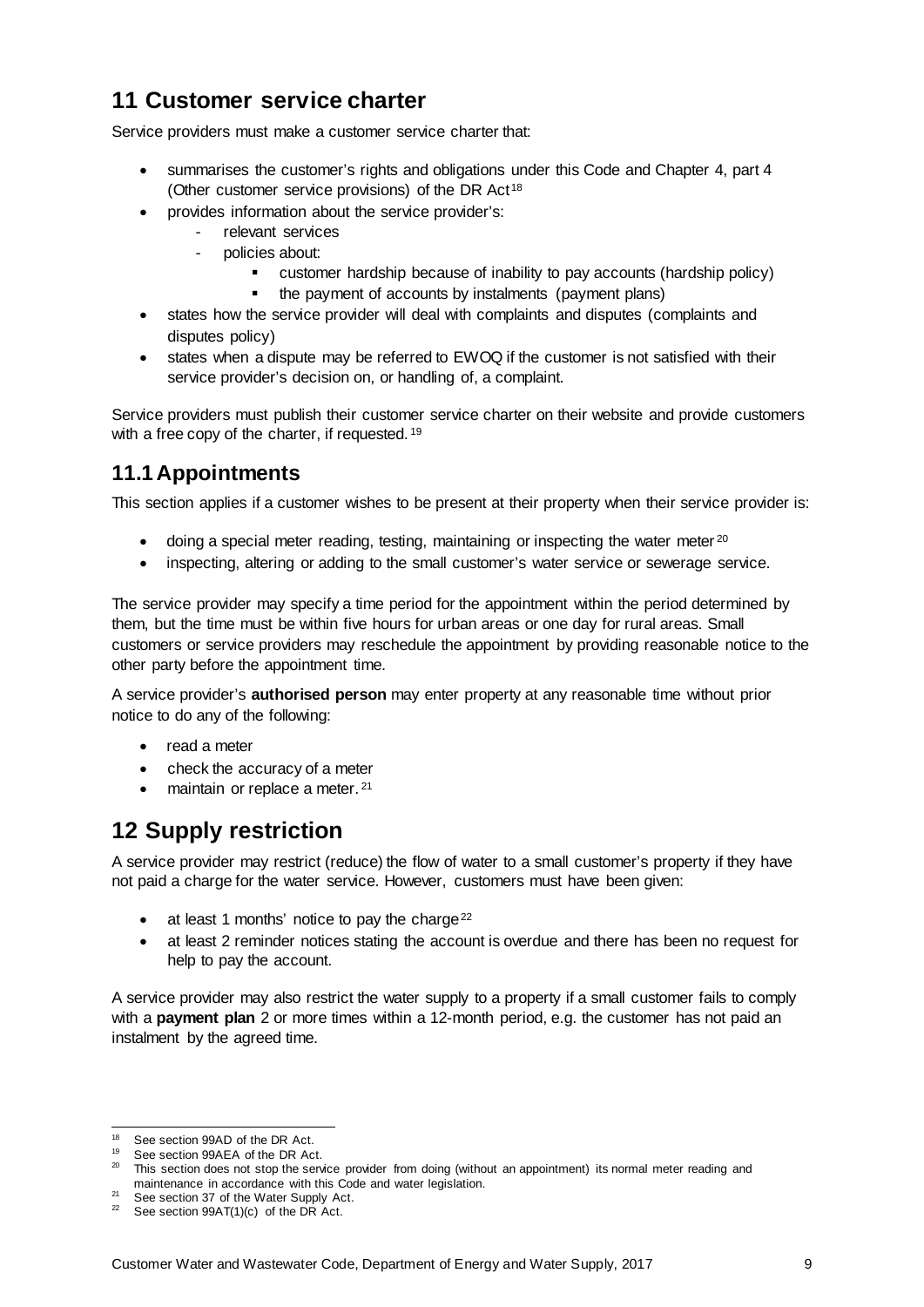A service provider may also temporarily restrict the water supply if there is a health and safety risk that requires a supply restriction to fix it and customers are given reasonable notice in the circumstances.

# <span id="page-14-0"></span>**12.1Supply restriction notice**

Before a service provider restricts the water supply they must give small customers a **supply restriction notice** at least 10 business days before the scheduled restriction. The supply restriction notice must:

- state that if the water supply flow is restricted, the service provider may charge the customer the cost of putting the restriction device in place and removing it
- provide an estimated cost for installing and removing the restriction device
- provide information about EWOQ and their contact details.

## <span id="page-14-1"></span>**12.2Limitations on supply restrictions**

While service providers may reduce the flow of water to a customer's property, they must not reduce the flow below the **prescribed minimum flow rate** or completely shut off the property's water supply. Water supply flow cannot be restricted if:

- the property is registered as a special needs property
- the account is less than 1 month in arrears
- the small customer has been identified as experiencing financial hardship or is being assessed under the provider's hardship policy and/or is negotiating with the provider regarding payment options
- the property is tenanted and the owner has not paid a charge for the water service
- the small customer is disputing all or part of an account or money owed on their account and they, or the service provider, has referred the dispute to EWOQ
- it is after 3:00 pm on a Friday, or a Saturday, Sunday, public holiday or the day before a public holiday
- $\bullet$  there is a local fire ban or fire emergency declared in the area.<sup>[23](#page-14-6)</sup>

## <span id="page-14-2"></span>**12.3Return to normal supply**

Service providers must remove the restriction device and restore the property's water supply flow to normal within 2 business days after the account has been paid in full (and the funds cleared) or the small customer has negotiated a payment plan or other remedy with the service provider.

# <span id="page-14-3"></span>**13 Complaints and dispute resolution**

### <span id="page-14-4"></span>**13.1 Internal complaint process**

Service providers must have a complaints handling process that is consistent with the Australian Standard (AS ISO 10002—2006 Customer satisfaction - Guidelines for complaints handling in organisations). [24](#page-14-7)

# <span id="page-14-5"></span>**13.2Complaints and disputes policy**

Service providers must publish their complaints and disputes policy on their website.

For a withdrawn council, the complaints and disputes policy may be, or form part of a document or documents, of a different name; however, the provider's website must direct small customers to the document/s or part of the document/s as the provider's complaints and disputes policy as required under this Code.

<span id="page-14-6"></span><sup>&</sup>lt;sup>23</sup> This does not require removal of a device that is already in place.

<span id="page-14-7"></span>See section 99AC of the DR Act.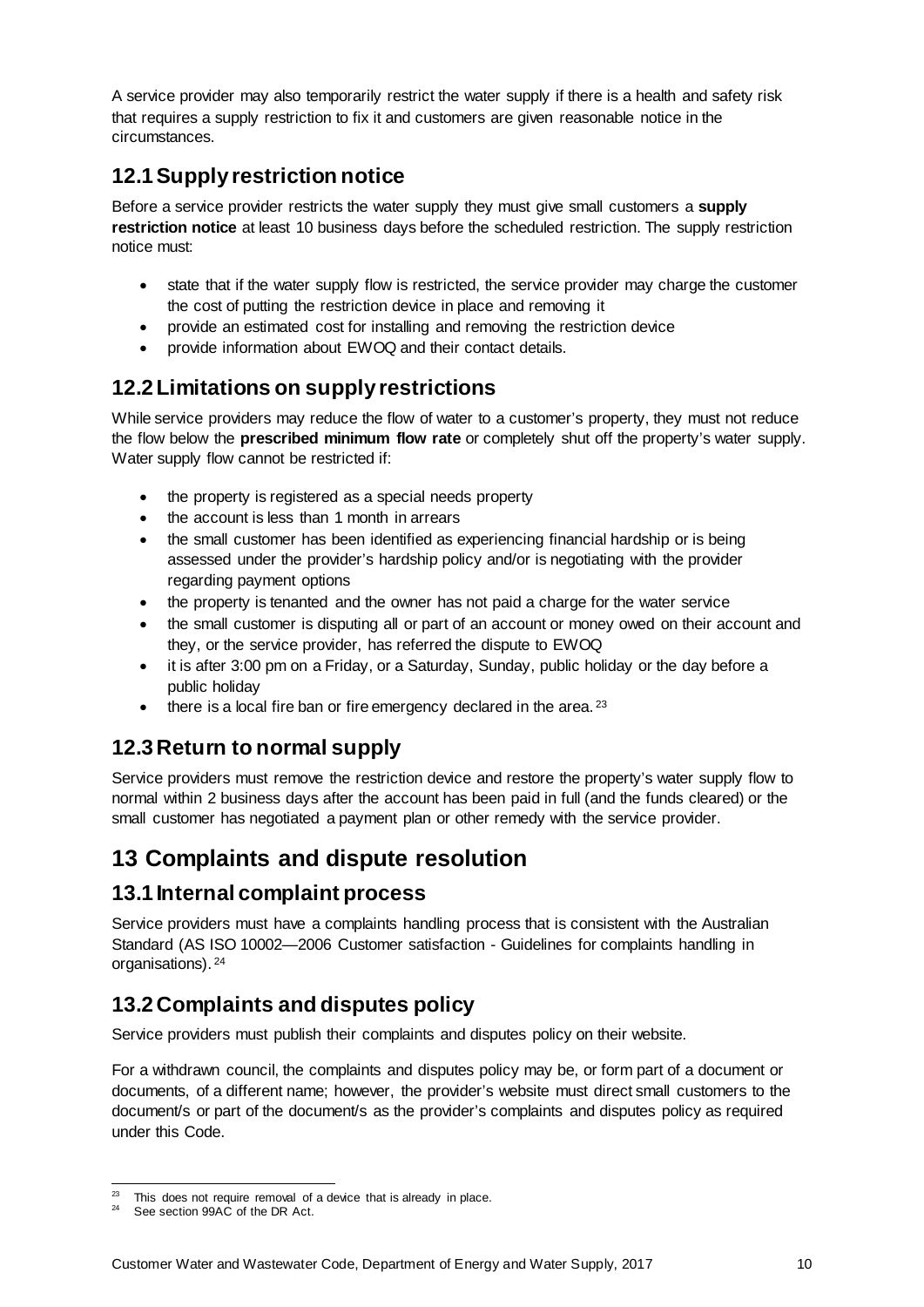The policy must include the following information, at a minimum:

- the timeframe the service provider will endeavour to reply to a customer's complaint
- the reply to the customer should deal with the substance of the complaint or, if the complaint is complex, advise the customer when they will receive a reply
- provide reasons to the customer on any decision relating to the complaint
- outline a complaint escalation process, which allows the customer to request a review of the decision on their complaint by a more senior person
- information about how to refer the complaint to EWOQ if the customer is dissatisfied with the decision or outcome of their complaint
- note that the service provider will not seek to recover an amount of money in dispute or charge interest on such amounts until the dispute has been resolved
- the service provider may seek to recover or charge interest on overdue charges that are not in dispute.

**Note**: If the complaint or dispute relates to an account, customers can ask their service provider to review the account under section 17.4 of this Code.

## <span id="page-15-0"></span>**13.3 Internal complaint resolution**

Customers and service providers must endeavour to resolve any dispute about relevant services. Service providers may consider a complaint has been resolved if:

- they inform the customer of their decision (including giving reasons for the decision) and
- 10 business days have passed since informing the customer and the customer has not requested a review of the decision by escalating the complaint to the level of senior manager.

A customer may elect to refer their complaint to EWOQ if they are unsatisfied with the decision or outcome.

If a complaint is escalated to a senior manager, the complaint remains current and will only be considered resolved when the customer is informed of the decision on the review. The complaint is resolved and finalised at this point unless either party, the small customer or their service provider, refer the matter to EWOQ for dispute resolution.

# <span id="page-15-1"></span>**14 Energy and Water Ombudsman Queensland**

## <span id="page-15-2"></span>**14.1How to refer a dispute to EWOQ**

EWOQ is a free, fair and independent dispute resolution service that customers can access if they have raised a complaint with their service provider and are unable to resolve the matter to their satisfaction. Service providers can also refer a dispute with a customer to EWOQ.<sup>[25](#page-15-3)</sup>

EWOQ's functions are to:

- receive and investigate, and facilitate the resolution of referred disputes
- resolve the disputes if they cannot be resolved by agreement, negotiation or mediation.

A referral may be oral or written, and made by a customer or another person on their behalf, if authorised by the customer. EWOQ can be contacted for details about the circumstances in which it will receive and investigate disputes.

EWOQ's contact details can be found in the service provider's complaints and disputes policy. The general contact number for EWOQ is 1800 662 837.

<span id="page-15-3"></span><sup>&</sup>lt;sup>25</sup> EWOQ can refuse to deal with certain types of complaints, for example, complaints that are not made within the timeframes required by the EWO Act and complaints that are considered trivial or vexatious.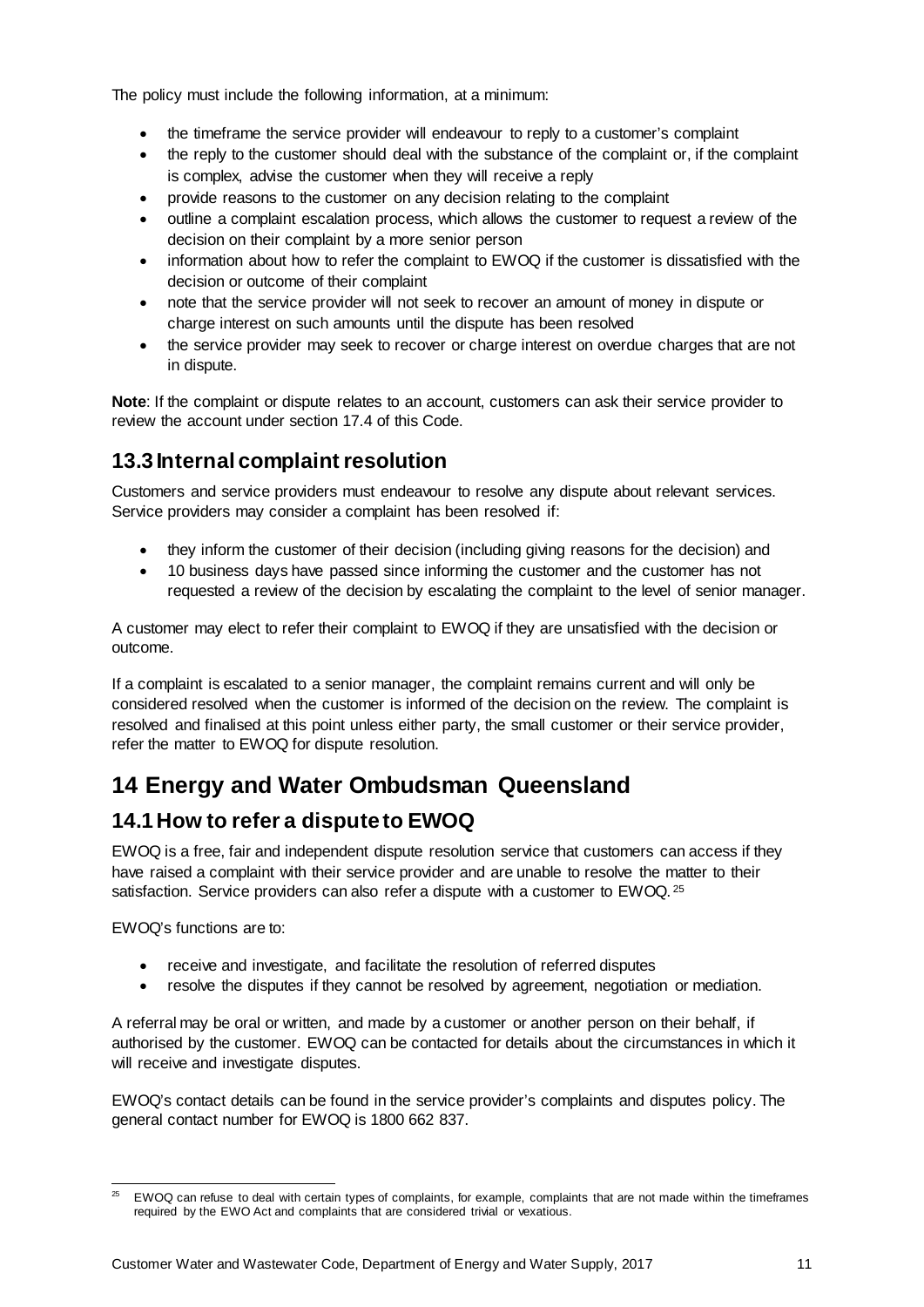### <span id="page-16-0"></span>**14.2Dispute resolution process**

If a customer has not raised a complaint with their service provider in the first instance, they will be referred back to their service provider.

EWOQ may accept a complaint from a customer, i.e. a dispute referral about the performance of a water entity function, <sup>[26](#page-16-3)</sup> and the matter is not otherwise subject to other restrictions or limitations e.g. EWOQ cannot accept a referral about or investigate the fixing of:

- charges for water and sewerage services
- $\bullet$  the methodologies for fixing the charges.  $27$

This does not mean disputes about water and sewerage charges, billing issues and accounts cannot be referred to EWOQ, but does mean that customers cannot object to the prices their service provider charges for water and sewerage services or the methodology the service provider uses to set the price.

The matter under dispute must have occurred within the previous 12 months, unless the customer or service provider only became aware of the matter within the previous 12 months. The EWOQ may investigate a dispute outside this timeframe if it considers the referrer had good reason for not referring the dispute within 12 months. [28](#page-16-5)

EWOQ may refuse to accept a dispute referral, or discontinue an investigation, on a number of grounds, e.g. if the matter is considered to be trivial, frivolous or vexatious or not made in good faith, or the referrer has another avenue of appeal or review and has not exhausted those other mechanisms. [29](#page-16-6)

Where a small customer makes a complaint (a dispute referral) against a service provider concerning a disputed monetary amount, EWOQ may require the customer to pay an amount which the Energy and Water Ombudsman or delegate considers is not in dispute. [30](#page-16-7)

While most matters will tend to be settled by agreement between the customer and service provider (facilitated by EWOQ), EWOQ has the power to make binding orders about a dispute. If such an order provides for a stated amount to be paid to a customer and it is not complied with, the order can be filed in the Magistrates Court and enforced as a judgment of that court. [31](#page-16-8)

### <span id="page-16-1"></span>**14.3When is a dispute resolved?**

If a dispute has been referred to EWOQ, the dispute is considered resolved and closed if EWOQ:

- advises it cannot accept the dispute referral or refuses to investigate the referred dispute
- facilitates a resolution between the customer and service provider
- makes final orders about the dispute if resolution cannot be reached by agreement, negotiation or mediation.

EWOQ will issue a notice of closure when a matter is closed.

### <span id="page-16-2"></span>**15 New connections to water and sewerage services**

A service provider has an obligation to connect all properties in its **connection area** that can reasonably be connected (technically feasible) to its services.

<span id="page-16-3"></span><sup>&</sup>lt;sup>26</sup> See section 8A and 18A of the EWO Act.

<span id="page-16-4"></span><sup>27</sup> See section 12A of the EWO Act.

<span id="page-16-5"></span><sup>&</sup>lt;sup>28</sup> See sections 19A and 20 of the EWO Act.

<span id="page-16-6"></span><sup>29</sup> See section 22 of the EWO Act.

<span id="page-16-7"></span><sup>&</sup>lt;sup>30</sup> See the EWOQ administrative policy: Payment of amounts not in dispute, 2014.

<span id="page-16-8"></span><sup>31</sup> See section 42 of the EWO Act.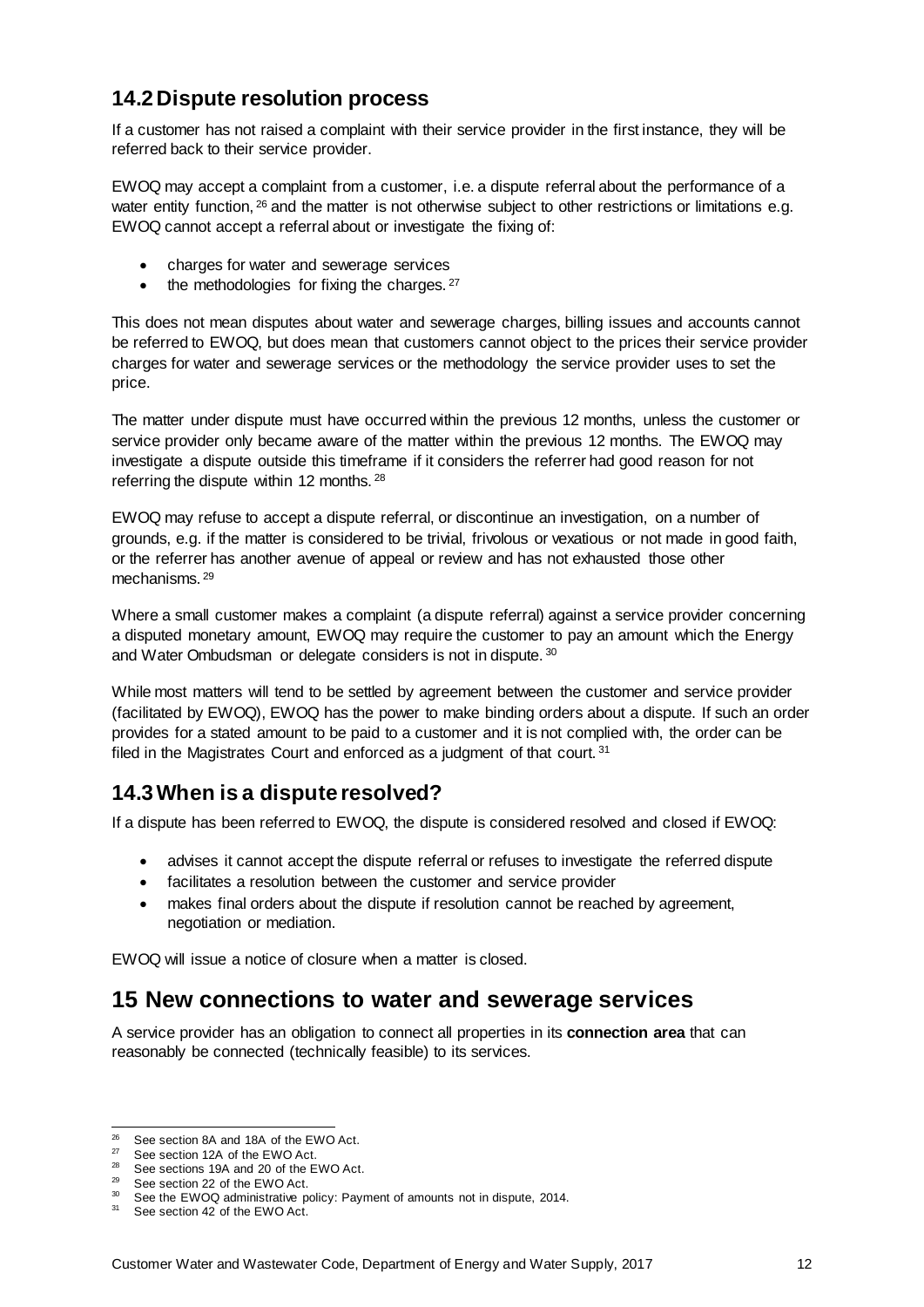## <span id="page-17-0"></span>**15.1Small customer obligations**

Before a property is connected to the service provider's relevant service (where the connection is technically feasible), the small customer must:

- ask the service provider to connect their property
- pay all applicable application and connection fees or charges
- comply with the terms and conditions of connection including undertaking preparatory work, if necessary, on their property to enable the service to be supplied. [32](#page-17-6)

## <span id="page-17-1"></span>**15.2Service provider obligations**

Once the customer has met their obligations and their property is ready <sup>[33](#page-17-7)</sup> to be connected, the service provider must, within the period applicable under the service provider's **connections policy**:

- connect the property to their service
- provide services to the customer in accordance with this Code.

## <span id="page-17-2"></span>**16 Billing and customer accounts**

### <span id="page-17-3"></span>**16.1Billing cycle**

Service providers must bill customers for water and sewerage services at least every 3 months (quarterly).

For accounts issued quarterly, the service provider must set a payment due date that is at least 30 days after the date of issue.

### <span id="page-17-4"></span>**16.2Receiving an account**

Accounts can be sent to customers in any of the following ways:

- to the customer's physical (property) address, postal or **electronic address** (such as email)
- to another nominated person if the customer has made a request in writing to the service provider.

## <span id="page-17-5"></span>**16.3Accounts from withdrawn councils**

If the service provider is a withdrawn council, accounts for water and sewerage services will be in the form of a rate notice. However, if water and sewerage charges are levied at the same time as general rates and charges, the water and sewerage charges must be:

• listed on a separate page to the general rates and charges, and clearly identified as an account to the customer from the council for water and sewerage services. [34](#page-17-8)

A local government charge for water or sewerage services is a utility charge that may be levied on property owners where these services are provided or available to be provided. Utility charges can be levied separately and at a different frequency to general rates but are usually levied at the same time as general rates and charges and included in the same rate notice.

<span id="page-17-6"></span><sup>&</sup>lt;sup>32</sup> See sections 167 and 168 of the Water Supply Act.

<span id="page-17-7"></span><sup>33</sup> See section 164 of the Water Supply Act; section 53AQ of the DR Act applies to distributor-retailers after a water netserv plan is in effect, section 92DB of the DR Act applies to withdrawn councils after a water netserv plan is in effect; see also section 99RBAU of the DR Act.

<span id="page-17-8"></span><sup>34</sup> See section 99AW of the DR Act.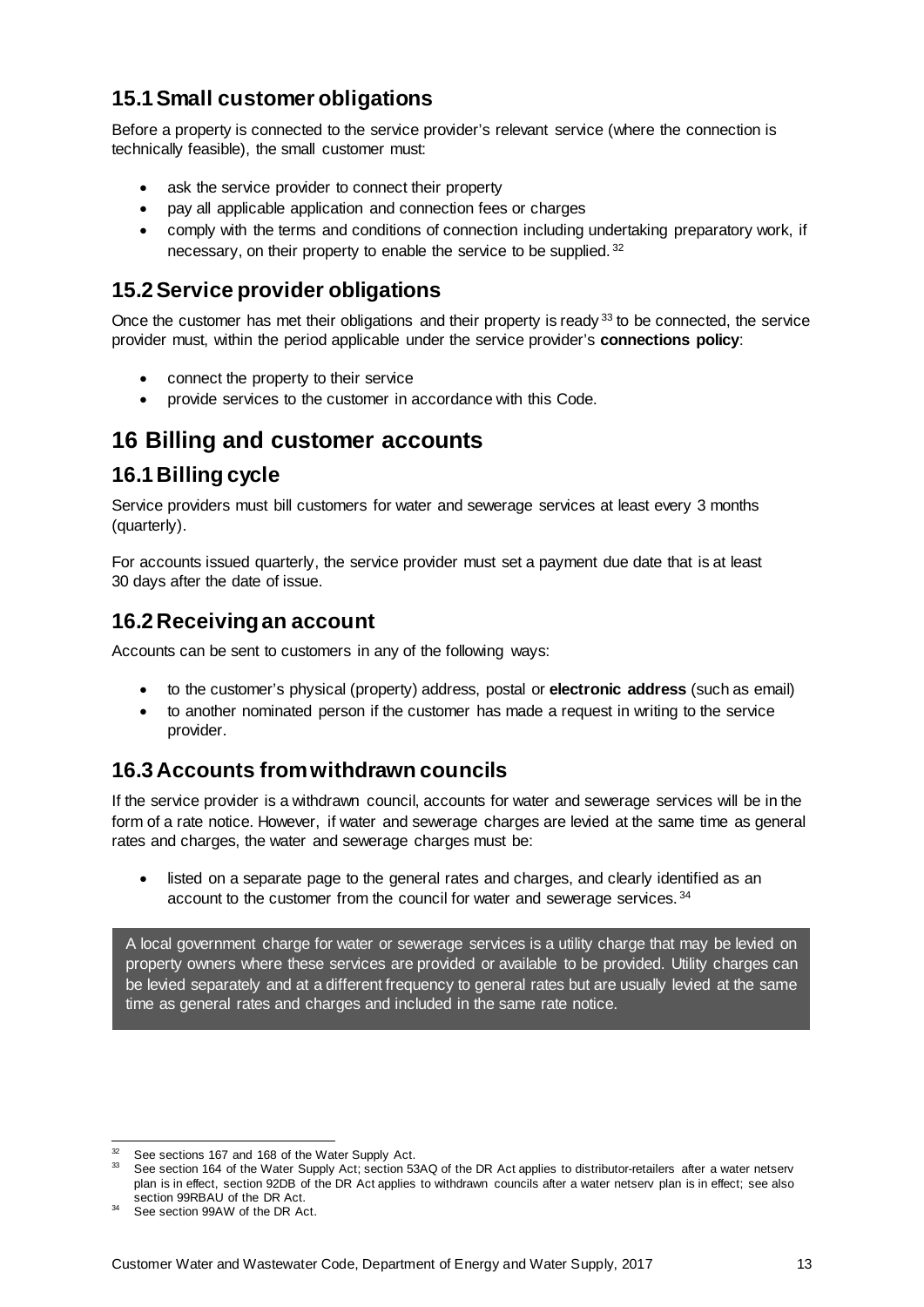## <span id="page-18-0"></span>**16.4Contents of an account**

A withdrawn council should use their best endeavours to comply with the account content requirements and display the content information on or with the water and sewerage account.

Service providers must include the following information in a small customer's account: [35](#page-18-1)

#### **Account information:**

- the customer's name and the property address to which the services are provided
- account number or unique identifier, if applicable.

#### **Other information:**

- the methods by which the account can be paid
- an enquiries telephone number for payment and account enquiries, including payment difficulties
- a 24-hour telephone number for faults and emergencies
- any concessions, discounts or rebates applied in working out the amount charged under the account.

#### **Billing period, payments and account balance:**

- date the account is issued
- payment due date
- the period of the account (e.g. quarter year 1.1.2015 to 31.3.2015)
- the total charge
- the charge under the most recent account
- payments since last account and account balance (for a withdrawn council, if the provider's billing system has capacity to show this information)
- if interest is to be charged for late payment and the interest rate
- the amount of interest that has been charged on overdue amounts owing on the account (for a withdrawn council, if the provider's billing system has capacity to show this information).

#### **Meter information:**

- whether the charge for water consumption is based on a meter reading or an estimate of water consumption
- dates of the previous and current meter readings were taken where applicable and readings
- number of days between the previous meter reading to the current meter reading
- total water consumption during the period in kilolitres.

#### **Water comparison data:**

- a comparison of the customer's water consumption with:
	- usage from the previous billing period
	- usage compared to the same period in the previous year
	- for residential customers other residential customers.

#### **Charges information:**

- any change to a charge (increase or decrease) since the last account was issued
- the date the new charge applied from (unless separate advice has been provided to the customer prior to the account being issued), or on a separate advice provided with the account.

<span id="page-18-1"></span><sup>&</sup>lt;sup>35</sup> See section 99AV of the DR Act.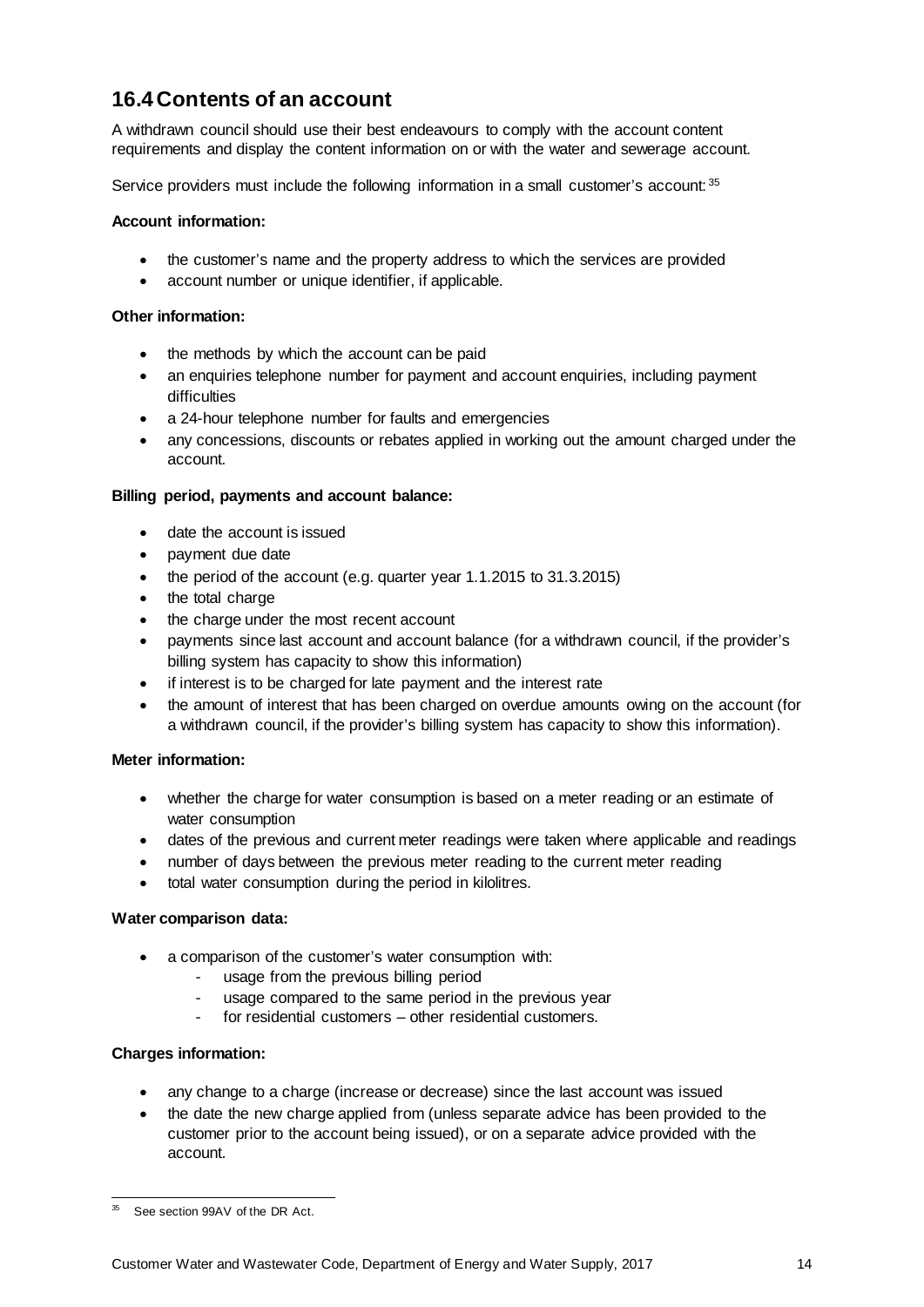#### **Bulk charges for water:**

• under the heading, State bulk water price, the bulk water component and the amount of the charge.

The bulk water price is the price the bulk water supply authority (Seqwater) charges SEQ service providers for the supply of bulk services. It is the price the SEQ service provider pays for purchasing treated drinking water and is passed on to customers based on the customer's consumption of water.

#### **Distribution and retail charges—water and sewerage:**

- under the headings of:
	- for a withdrawn council Local Government distribution and retail price
	- for a distributor-retailer Distributor-retailer price
- the amounts charged for water and sewerage services:
	- water consumption:
		- unit price for water (e.g. per kilolitre)
		- total cost of water supplied during the billing period
		- **Period charged for water supplied (between meter reads)**
		- volumetric charge for sewerage service (where applicable)
		- access to services
			- charges for being able to be provided with water and sewerage services
			- period charged for access to services.

#### **Optional information:**

- the account may include or be accompanied by other relevant information, such as:
	- translation or interpretative services that a customer may access in relation to the account
	- concessions that the customer may be eligible for
	- advice about the provider's hardship policy, complaints and disputes policy, or concealed leaks policy
	- managing infrastructure on the property
	- monitoring water use and guidance and tips about saving water
	- how to read a water meter
	- activities of the service provider during the billing period or proposed future works.

### <span id="page-19-0"></span>**16.5Payment options**

Service providers must give customers the opportunity to pay their account:

- in person at one or more agencies or payment outlets
- by mail
- by electronic means
- by direct debit
- using Centrepay (for small customers experiencing financial hardship)
- by phone.

A service provider must allow a customer in financial hardship to use the Centrepay bill paying service for making regular payments towards their water and sewerage account; other customers may ask their service provider if they can use Centrepay.

Service providers must not force customers to agree to a direct debit arrangement as a condition of receiving services.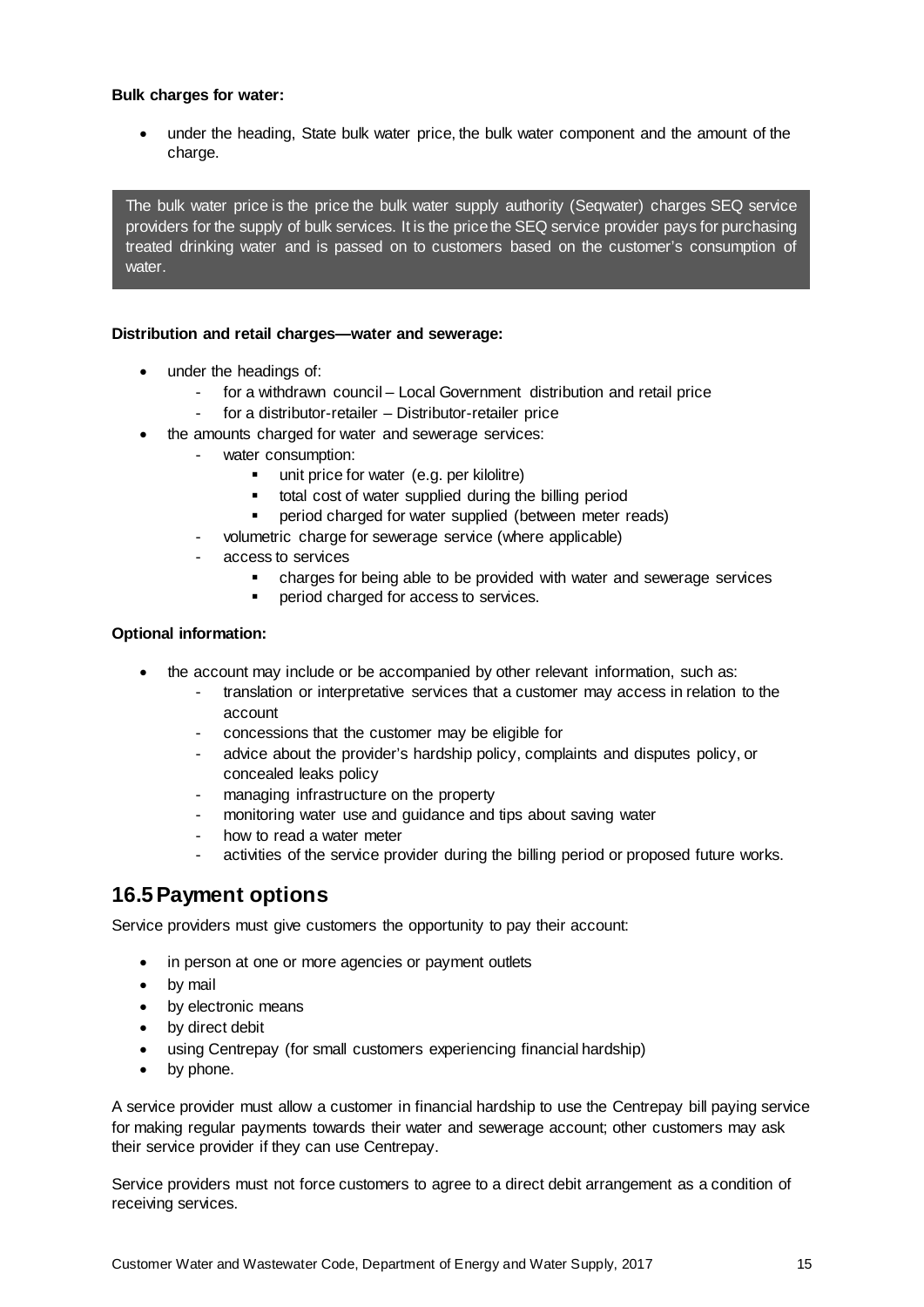## <span id="page-20-0"></span>**16.6Paying an account in advance**

Service providers may give customers the option to pay in advance of the account being issued for water and sewerage services, but cannot require that payments be made before the due date.

Customers may make payments at the times agreed with their service provider, for example, fortnightly or monthly, to smooth the quarterly billing costs of the services.

**Note:** Not all SEQ service providers have the same capacity to accommodate account payments in advance. Customers should contact their service provider to discuss what their options are.

# <span id="page-20-1"></span>**17 Overdue accounts**

### <span id="page-20-2"></span>**17.1 Interest**

Customers will not be charged interest if:

- their account is paid by the due date
- they dispute charges and have made a complaint relating to their account
- the customer or the service provider has referred a dispute about an account or other amount in dispute to EWOQ
- they are paying their account through a payment plan (and are up-to-date with instalments).

Customers may be charged interest if they:

- do not pay their account by the due date and do not make any alternative arrangement with the service provider for payment
- are on a payment plan and have not paid the instalment by the due date.

However, if a withdrawn council cannot stop interest accruing on overdue charges which are in dispute, then subject to the outcome of the dispute being resolved in the customer's favour, the service provider must either remove the interest charges from the account or **refund** the customer if the charges have already been paid.

The interest rate charged can be no more than the **prescribed interest rate**. [36](#page-20-4)

### <span id="page-20-3"></span>**17.2Reminder notices**

If a small customer has not paid their account by the due date, the service provider must issue a reminder notice to pay the account. The reminder notice must be issued prior to taking any form of recovery action.

A reminder notice may be issued in the same way as the customer's original account was issued or in a different form, such as electronic form, if appropriate. The reminder notice does not need to include the same level of itemised detail or information as the original account but must include advice about what help is available if the customer is experiencing financial difficulty, the service provider's telephone number for account enquiries and payments and advice about consequences if the account is not paid and no alternative arrangements are made.

The service provider may send additional reminder notices if the account is not paid and:

- is not under review or the subject of a complaint
- is not otherwise subject to dispute resolution with EWOQ
- the customer has not sought alternative arrangements to pay the account by instalments under a payment plan or another payment arrangement.

<span id="page-20-4"></span> <sup>36</sup> See section 53AT of the DR Act and section 133 of the Local Government Regulation 2012.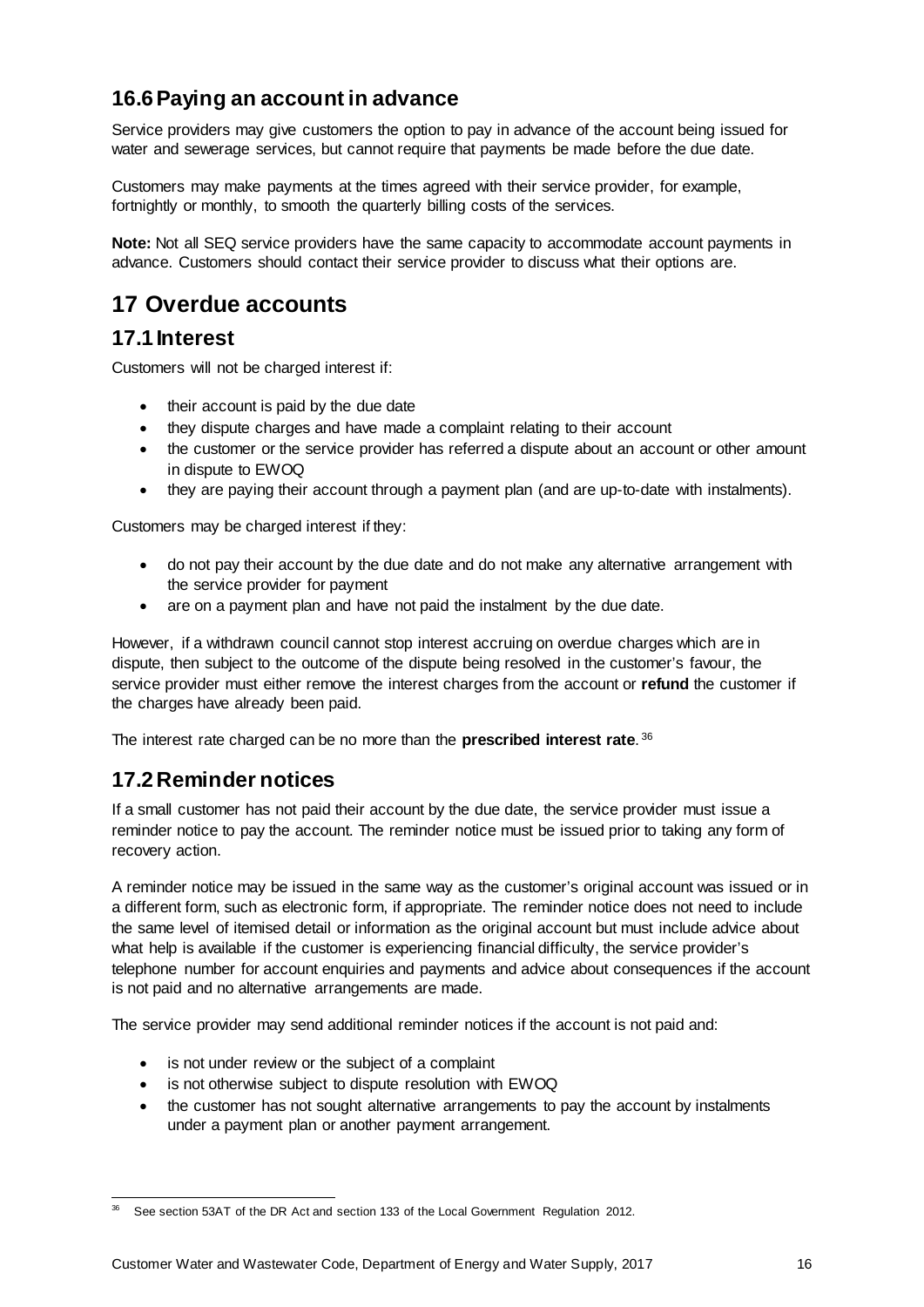If a customer has made a complaint to the service provider about their account or referred a dispute to EWOQ, the service provider must not send further reminder notices until the dispute is resolved.

It is noted that, for a withdrawn council, it may not be possible to stop reminder notices being issued if overdue and/or disputed amounts include general rates and charges.

### <span id="page-21-0"></span>**17.3Account history**

Customers can ask their service provider for copies of previous accounts. The service provider must provide the copies within 20 business days of the request (if the data is available) and may charge a reasonable fee for providing the information.

### <span id="page-21-1"></span>**17.4Account review**

Customers may ask their service provider to review an account for water and sewerage services and the service provider must conduct the review within 20 business days of receiving the request, e.g. in relation to the following:

- whether the correct charge, category or tariff has been applied
- estimation of water consumption
- calculation of the total charge
- application and/or calculation of any discounts or concessions that may apply
- period for which the charges are applied
- an adjustment for a faulty meter
- interest applied on overdue charges.

If the customer and service provider cannot agree on the amount owing following the review, the customer can lodge a complaint, according to the service provider's complaints and disputes process and policy.

If the complaint is not resolved within 20 business days, the service provider may require the customer to pay the higher of the:

- portion of the account that is not part of the complaint or is not in dispute, pending resolution
- average amount of the accounts for water and sewerage services in the previous 12 months, pending resolution.

Once the complaint is resolved, the customer must pay any balance owing to the service provider, or the service provider must deduct the overcharged amount from the next account or refund the amount within 20 business days if requested by the customer.

### <span id="page-21-2"></span>**17.5Adjustment timeframe**

If there has been a billing error that results in the customer being overcharged or undercharged, an adjustment cannot be made if the period is more than 12 months from the time the error is discovered.

## <span id="page-21-3"></span>**17.6Overcharged**

If the service provider finds that a customer has been overcharged within the previous 12 months they must:

- tell the customer within 10 business days of becoming aware of the error
- deduct the amount they were overcharged from their next account or refund the amount within 20 business days if requested by the customer.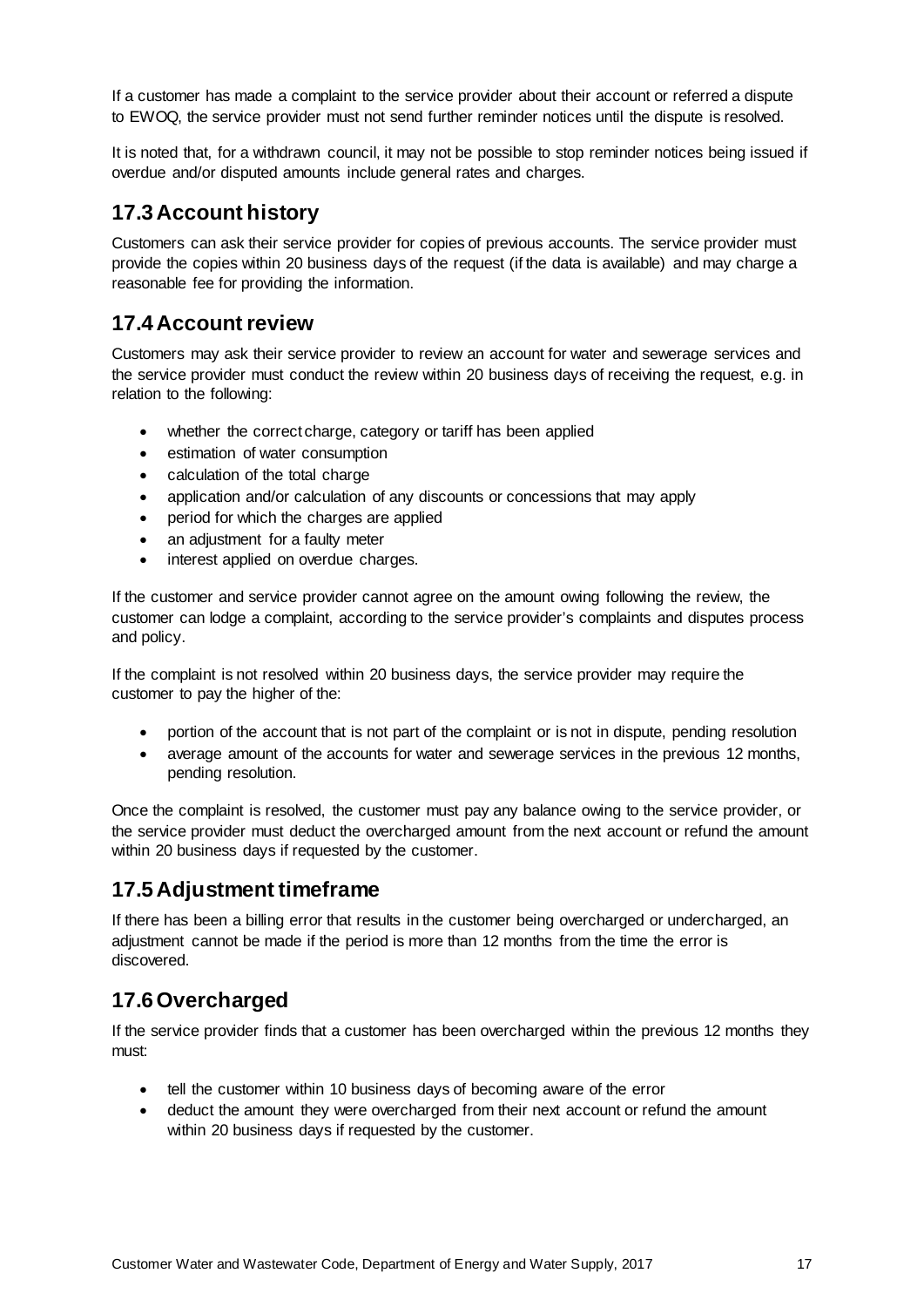# <span id="page-22-0"></span>**17.7Undercharged**

If the service provider finds that a customer has been undercharged within the previous 12 months they must:

- tell the customer within 10 business days of becoming aware of the error
- list the amount owing as a separate item on the customer's account or on a separate document with the account
- offer the customer time to pay the amount by instalments, over a period no longer than 12 months (or an equivalent period during which the undercharging occurred if it is less than 12 months).

## <span id="page-22-1"></span>**17.8 Interest on adjusted amounts**

Service providers must not charge any interest on any amount the customer has been undercharged (unless the amount becomes overdue under a payment plan under section 17.7) and do not have to pay the customer interest on the amount they were overcharged.

## <span id="page-22-2"></span>**17.9Dishonoured payment**

Service providers may recover from customers any amount their financial institution charges them if a customer's payment is dishonoured.

# <span id="page-22-3"></span>**18 Support for customers with payment difficulties**

A customer who has the intention but not the capacity to pay their account within the timeframe required may have temporary **payment difficulties** or may be experiencing **financial hardship**.

If customers are experiencing difficulties meeting a payment of their quarterly account for water and sewerage services, they should contact their service provider as soon as possible and before the payment due date to discuss their situation.

Service providers must have a **hardship policy** that provides for, among other things, the opportunity to pay off an account by instalments over time under a payment plan. If the customer does not contact their service provider before the payment due date, they may be charged interest from the day after the payment due date.

## <span id="page-22-4"></span>**18.1Payment difficulties**

A customer who is experiencing temporary payment difficulties and requires more time to pay the account should contact their service provider to discuss their situation. The service provider may extend the due date to allow more time to pay the account without financial penalty.

Service providers must allow customers to pay an account by instalments under a payment plan for customers experiencing payment difficulties. Customers may be required to provide information about their financial situation to satisfy the provider of their payment difficulties. Customers do not need to be assessed as being in financial hardship to access a payment plan.

# <span id="page-22-5"></span>**18.2Financial hardship policy**

Service providers must have a hardship policy that assists small customers who want to pay their account within the timeframe required, but do not have the capacity to pay, because of financial hardship. A small customer suffering from financial hardship can be identified by:

- the small customer
- the service provider
- EWOQ
- an independent accredited financial counsellor
- a not-for-profit organisation providing assistance to people experiencing financial difficulty.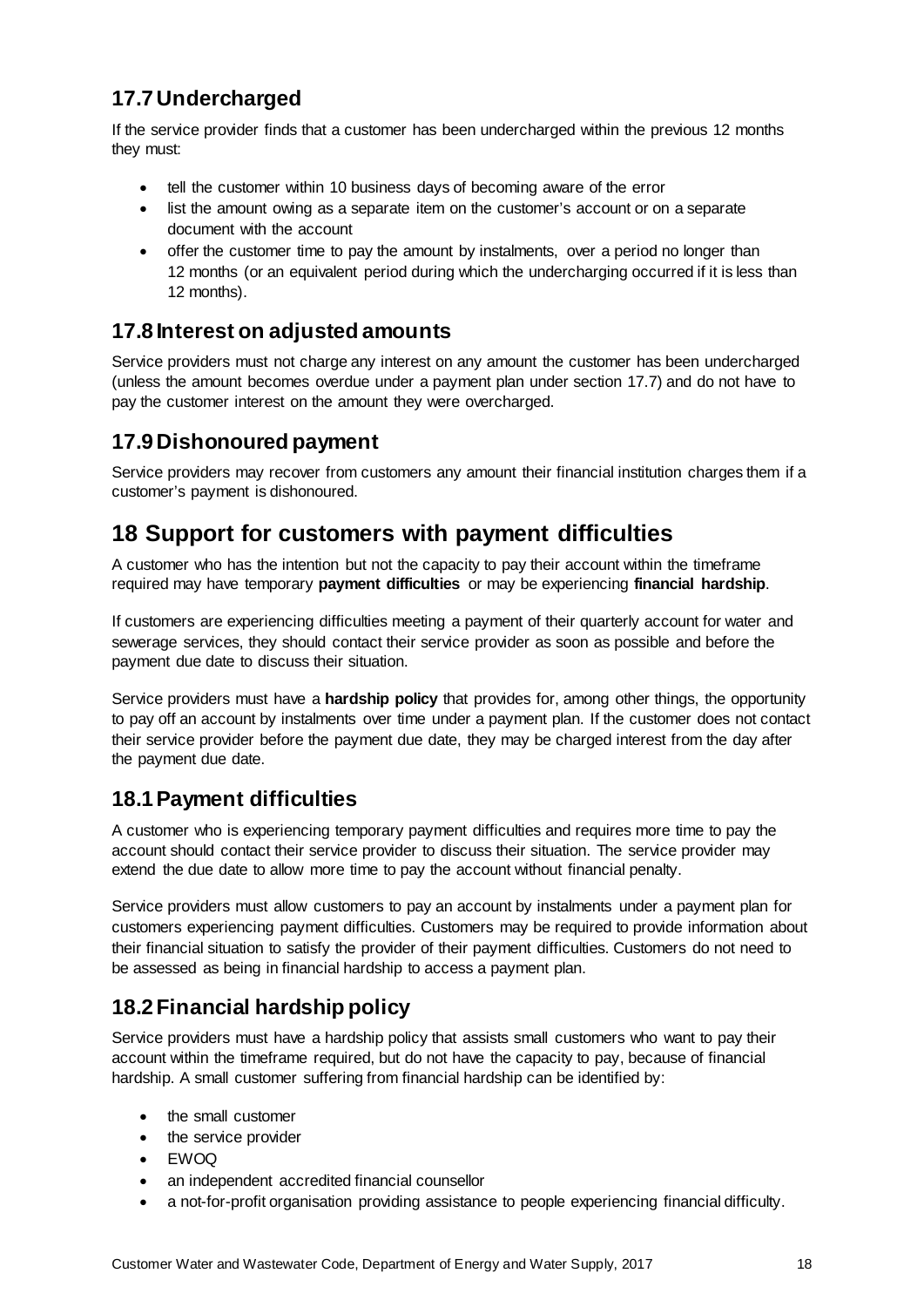A hardship policy must contain:

- processes to identify a small customer who is in financial hardship that are designed to make an early identification of a customer in hardship
- measures to promote the hardship policy to customers
- flexible payment options (including a payment plan and Centrepay)
- grounds the service provider may consider deferring payment, waiver or concessional tariffs
- programs that the service provider may use to assist the customer pay their account
- information about relevant government concessions and information or referral to financial counselling services or community service organisations
- information about water efficiency measures
- the circumstances in which the hardship policy will cease to apply to a customer
- a timeframe for periodic review of the hardship policy and the associated administrative procedures of at least every 4 years.

### <span id="page-23-0"></span>**18.3Payment plans**

Service providers must offer customers a payment plan for the amount they owe (made up of agreed instalment amounts) if they are experiencing payment difficulties or financial hardship (established in accordance with their hardship policy), unless they have failed to comply with 2 or more plans in the previous 12 months.

If a customer has failed to comply with a payment plan twice in 12 months, their service provider may, at their discretion, offer another plan. When offering a payment plan, the service provider must:

- take into account the customer's ability to pay e.g. how much they can pay and how often
- allow for the payment plan to be renegotiated if there is a change in circumstances that affects the customer's ability to meet the agreed plan and can be demonstrated by the customer.

Customers should contact their service provider if they need to renegotiate their payment plan due to a change in circumstances.

The payment plan must state the:

- amount owed
- period of time over which the customer will pay the instalments
- amount and timing of each instalment during the period
- any other terms or conditions of the payment arrangement.

Customers will be required to confirm their agreement to this plan.

### <span id="page-23-1"></span>**18.4 Interest on payment plan**

Service providers cannot charge interest on the amount customers are paying off under a payment plan. However, if a customer does not pay an instalment by the agreed due date, interest may be charged.

# <span id="page-23-2"></span>**19 Concealed leaks**

### <span id="page-23-3"></span>**19.1Concealed leaks policy**

Customers are responsible for the infrastructure (e.g. fittings and pipes) on their property connected to the water meter.

A concealed leak is when water escapes from underground infrastructure (including, but not limited to, fittings, fixtures and pipes) and is hidden from view due to plants, organic matter, soil or physical structures such as buildings, driveways or under concrete. A concealed leak may be caused by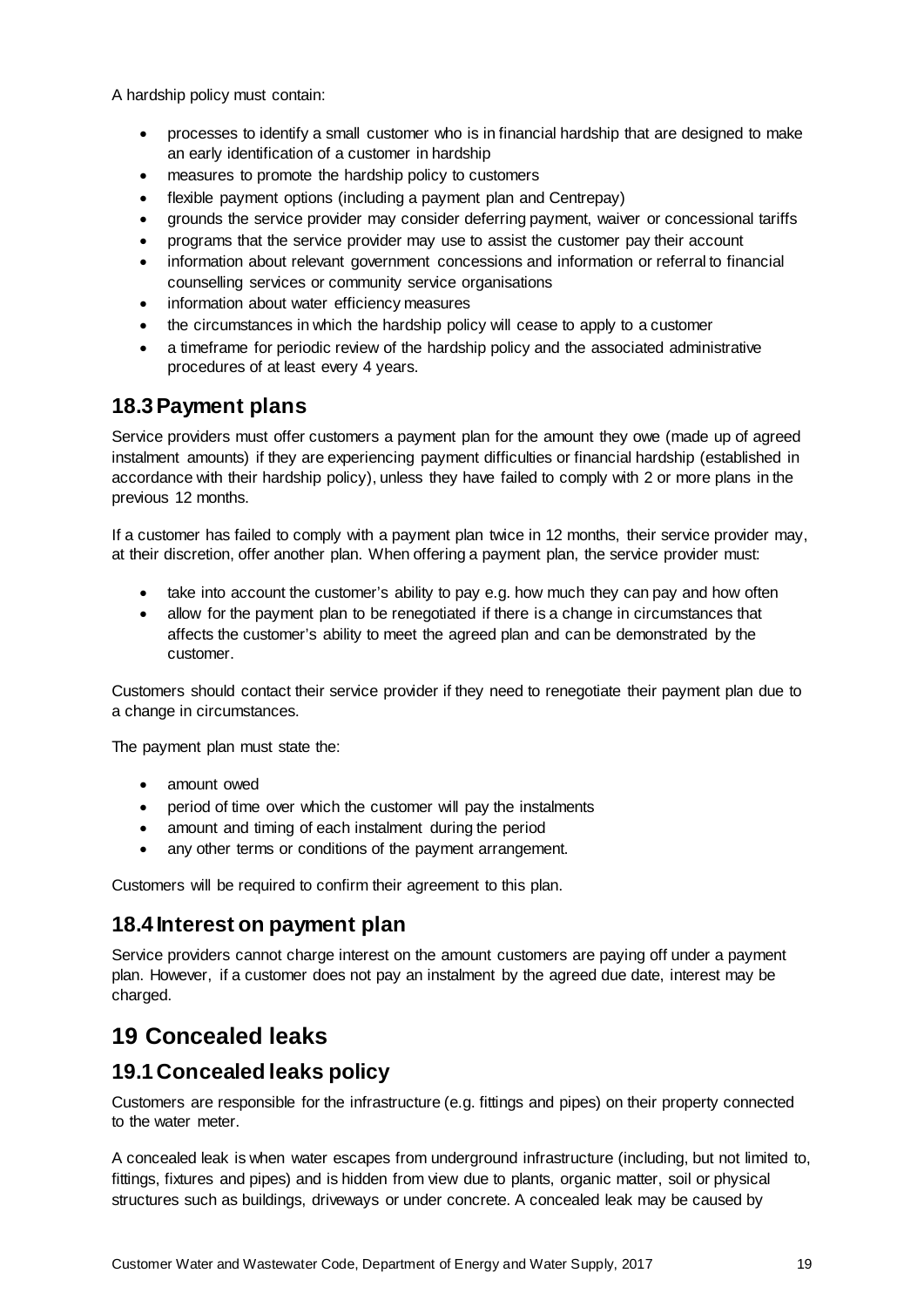broken or cracked pipes and a small customer would not reasonably be expected to know of its existence.

Service providers can help customers with managing concealed leaks and must have in place a concealed leaks policy that is published on their website. The policy must include:

- the types of concealed leaks the policy covers
- information to assist customers to physically identify a concealed leak
- a remission (a reduction in the amount payable) to be provided to offset the cost of the water lost due to a concealed leak.

The policy must also provide for:

- the types of customers eligible for a remission, e.g. residential customers, pensioners, community groups<sup>[37](#page-24-3)</sup>
- how the remission payment is calculated
- the evidence (e.g. a plumber's invoice for work done to repair a concealed leak) and the process required to support a leak remission claim
- whether there is any limit on:
	- remission claims (e.g. a cap on dollar amounts or volume of water lost)
	- the number of claims (permitted per customer or property within a given period of time).

### <span id="page-24-0"></span>**19.2Concealed leak remission**

A concealed leak may be present if a customer has received an account and:

- believes the stated amount of water used is higher than normal
- has not changed their water use during that period from the previous period.

The customer should contact their service provider about their concealed leaks policy, their eligibility for a remission and the remission claim process.

Customers who believe they have a concealed leak should take appropriate action to detect the location of the leak and repair it as soon as possible by calling a licensed plumber.

# <span id="page-24-1"></span>**20 Access to property**

### <span id="page-24-2"></span>**20.1Right of access to your property**

Water legislation gives the service provider's authorised person the right to enter a small customer's property under certain circumstances. [38](#page-24-4) An authorised person is appointed by an SEQ service provider to carry out particular duties or functions and has the necessary qualifications or skills to undertake the duties.

The service provider's authorised person may enter the property at any reasonable time to:

- install a water meter
- inspect, operate, change, maintain, remove, repair or replace the provider's infrastructure
- install a device to reduce the water supply to the property (supply restriction).

However, the authorised person may enter a property at any reasonable time only if one of the following takes place:

<span id="page-24-3"></span>Although the Code applies only to small customers, the leaks policy may have wider application.

<span id="page-24-4"></span><sup>38</sup> See sections 33 to 40 of the Water Supply Act; a water connection officer appointed by a distributor-retailer under the DR Act, may also enter a property under powers under Chapter 2C, part 4 of the DR Act. However, withdrawn councils' authorised persons may have additional powers under the Local Government Act.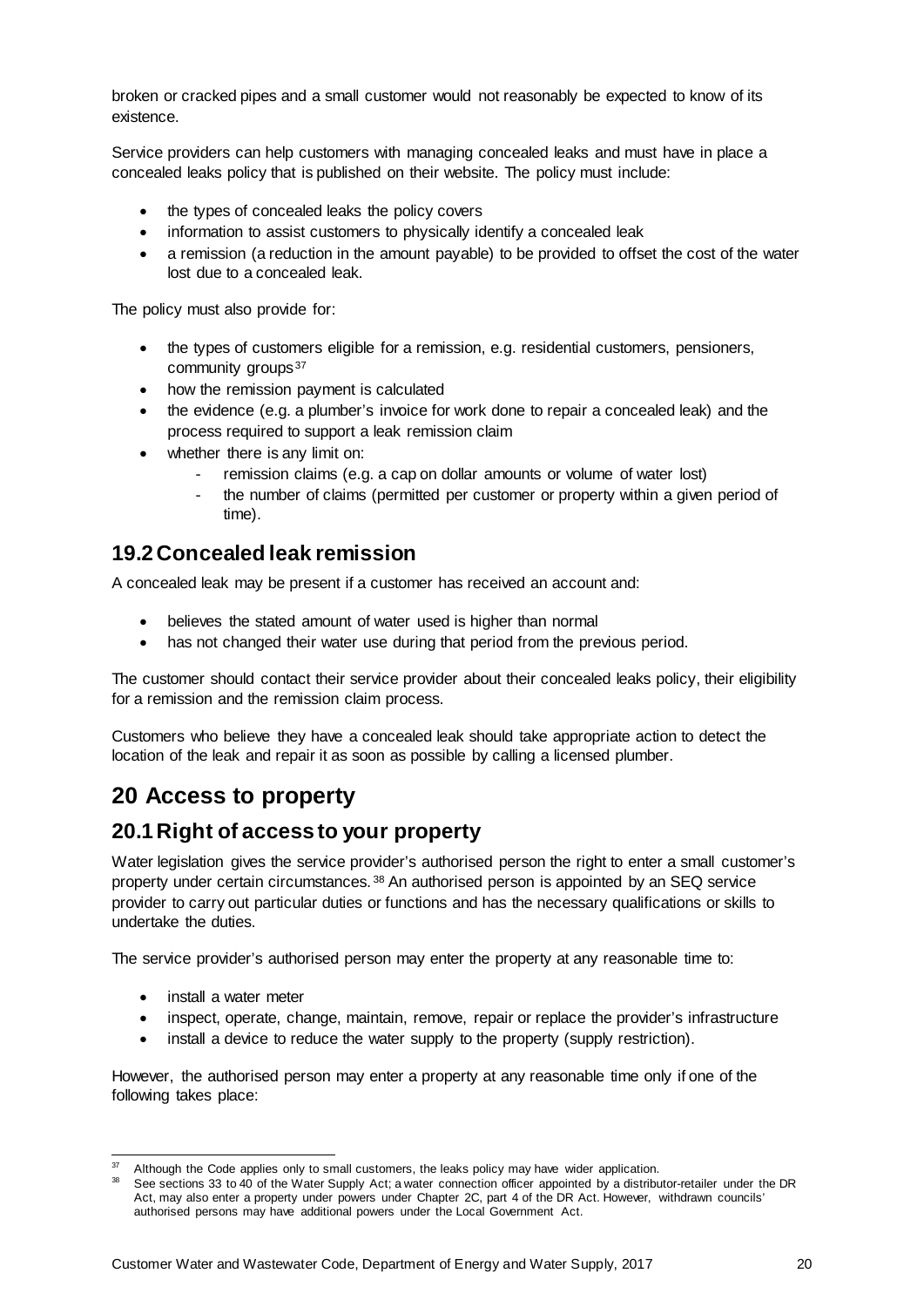- the occupier consents to the entry
- the service provider has given at least 14 days' notice of the entry and the purpose of the entry
- the service provider needs to take urgent action to protect its infrastructure at the property.

If an authorised person enters a property to take urgent action, the authorised person must give the owner or person in control of the place, a notice advising the purpose of the entry.

### <span id="page-25-0"></span>**20.2Entry to a property**

An authorised person may also enter a property at any reasonable time without prior notice to do any of the following:

- read a meter
- check the accuracy of a meter
- maintain or replace a meter.

An authorised person must comply with requirements under water legislation, e.g. they must produce their identity card for inspection or clearly display the card so it is visible before entering a property. An authorised person cannot enter any part of a customer's property that is used for residing in.

### <span id="page-25-1"></span>**20.3Unauthorised connections**

An authorised person may also enter a property, after following the procedural requirements under water legislation, to disconnect an unauthorised connection.<sup>[39](#page-25-4)</sup> The service provider has powers to recover certain costs associated with the disconnection. [40](#page-25-5)

# <span id="page-25-2"></span>**21 Meter reading**

Service providers must take all reasonable steps to read a meter at each small customer's property at least once every 6 months. [41](#page-25-6)

### <span id="page-25-3"></span>**21.1Estimated water use**

If a service provider does not or cannot physically read the meter at a small customer's property, they may estimate the water use in order to issue an account.

The service provider must ensure an estimation of water use does not happen in 2 or more consecutive billing cycles, without reasonable excuse, such as access to the meter not being available at the property.

Service providers may use any methods for estimating water use they consider appropriate if a meter cannot be read. This may include an account based on:

- the customer's water use for the previous quarter or the same quarter in the previous year
- estimating the average amount of water used by the customer within a group of small customers who have similar water use patterns
- another method that is reasonably appropriate in the circumstances to decide how much water the customer is likely to use.

Service providers must clearly indicate on or with the account when the water consumption is based on an estimate of water used rather than a meter reading.

<span id="page-25-4"></span> <sup>39</sup> See sections 33 and 40 of the Water Supply Act.

<span id="page-25-6"></span><span id="page-25-5"></span><sup>&</sup>lt;sup>40</sup> See sections 33 and 40 of the Water Supply Act.<br> $^{41}$  See section 90AG of the DB Act.

See section 99AG of the DR Act.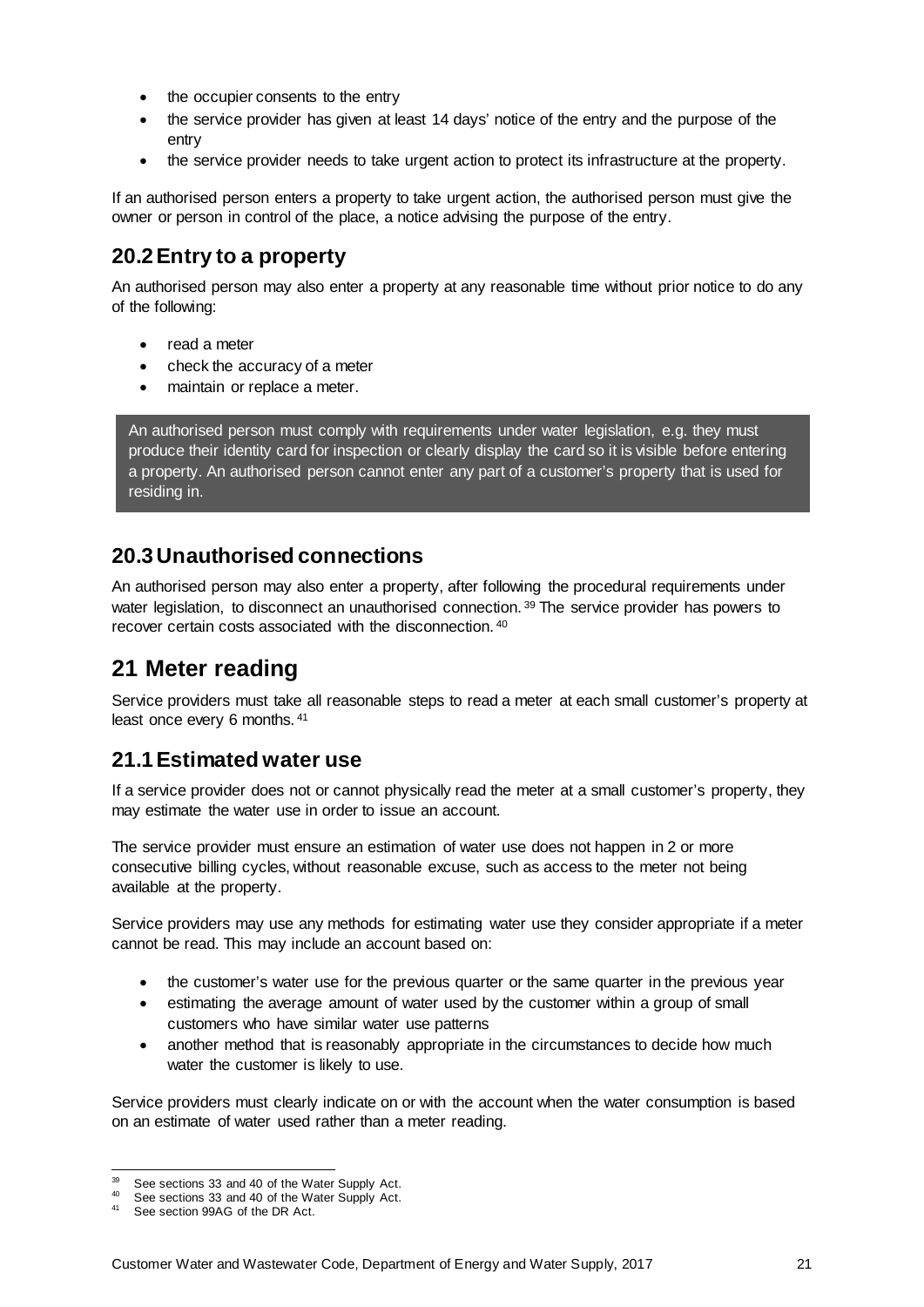## <span id="page-26-0"></span>**21.2Can customers read their own meters?**

Normally, the service provider will read the meter each quarter in order to determine the water consumption for the quarterly billing period but the customer may read their own meter for a particular period if the service provider cannot access the property.

The service provider can choose to accept the customer's meter reading supplied to them as the water consumption for a particular period. <sup>[42](#page-26-4)</sup> However, the service provider must read the meter at least once every 6 months and may not estimate the water consumption in 2 or more consecutive billing cycles.

## <span id="page-26-1"></span>**21.3Special meter reading**

The customer, their agent or the property manager may ask the service provider to do a special meter reading to work out the amount of water used since the last meter reading was taken. The service provider may charge a fee (not exceeding cost recovery) if a special meter reading is requested. If the customer pays the fee, the service provider must conduct the special meter reading. [43](#page-26-5)

## <span id="page-26-2"></span>**21.4Faulty meter**

### <span id="page-26-3"></span>**21.4.1Meter accuracy test**

Customers may request the service provider test, or arrange for an independent test, of the accuracy of the meter installed at a property. The service provider may charge a fee for this service before the test will be done; the fee must be reasonable and no more than the actual cost of carrying out each test. [44](#page-26-6)

If the customer pays the applicable fee, the service provider or **independent tester** must carry out the test.

The service provider or independent tester must:

- advise the customer that they or a nominee may be present during the test
- tell the customer when and where the test is to be carried out
- test the accuracy of the meter against the **prescribed margin**
- give the customer a written notice (report) of the results of the accuracy test as soon as practicable after completing the test.

If the test shows the meter is registering incorrectly, the notice must state the extent to which the registration falls outside the prescribed margin. [45](#page-26-7)

If the result of the meter test shows that the meter has been registering incorrectly, the service provider must refund the meter test fee to the small customer.

If as a result of the meter reading incorrectly the small customer has been overcharged or undercharged, the service provider must adjust the accounts to reflect the actual or reasonable estimation of the water supplied.

The service provider must adjust accounts up to 1 year prior to the last issued account before the meter inaccuracy was discovered. [46](#page-26-8) See also section 17 for billing procedures for overcharged and undercharged accounts.

<span id="page-26-4"></span><sup>&</sup>lt;sup>42</sup> See section 99AFA of the DR Act.<br><sup>43</sup> See section 99AI of the DR Act.

See section 99AI of the DR Act.

<span id="page-26-6"></span><span id="page-26-5"></span><sup>44</sup> See section 99AJ of the DR Act.

<span id="page-26-8"></span><span id="page-26-7"></span><sup>&</sup>lt;sup>45</sup> See section 99AM of the DR Act.<br><sup>46</sup> See section 99AM of the DR Act.

See section 99AN of the DR Act.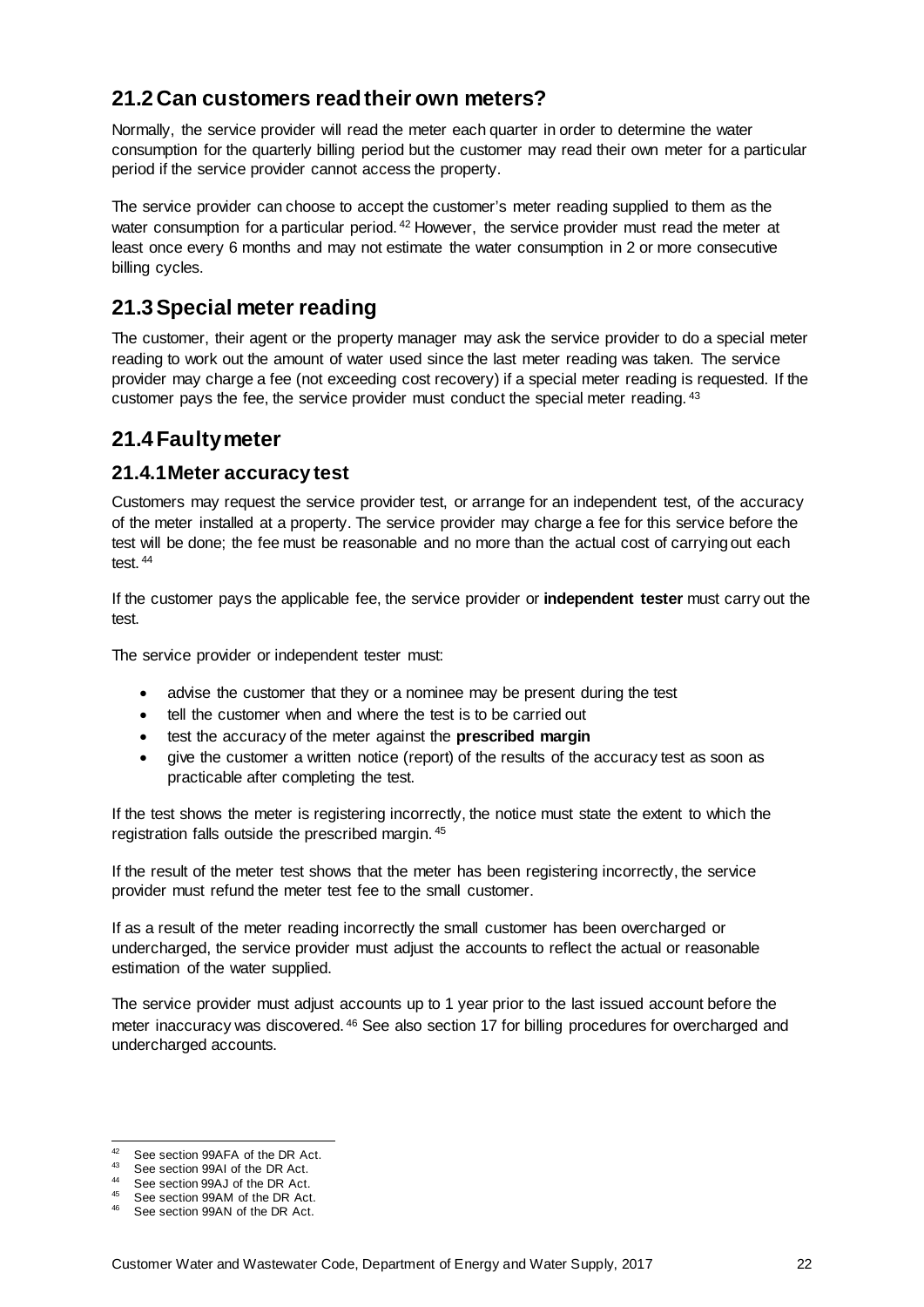### <span id="page-27-0"></span>**21.4.2Meter replacement**

The service provider must replace a meter, at no cost to the customer, if the meter is:

- found to be faulty (if it is registering outside the prescribed margin and unable to be repaired), or
- is part of a meter replacement program.

### <span id="page-27-1"></span>**21.4.3What if a customer damages the water meter?**

If a customer damages the water meter, the customer must report it to the service provider, who is able to recover the reasonable cost of repairing the damage.  $47$ 

## <span id="page-27-2"></span>**22 How to save water**

Customers can find out how to save water by asking their service provider. The service provider must provide information free-of-charge on water conservation and sustainable use.

# <span id="page-27-3"></span>**23 Relevant laws—including water legislation**

Not all aspects of an SEQ service provider's rights, powers or obligations are regulated by this Code. The SEQ service providers are subject to a range of State and Commonwealth regulations, including the following:

- *Body Corporate and Community Management Act 1997*
- *Energy and Water Ombudsman Act 2006*
- *Local Government Act 2009* and Local Government Regulation 2012
- *South-East Queensland Water (Distribution and Retail Restructuring) Act 2009*
- *Water Act 2000*
- *Water Supply (Safety and Reliability) Act 2008*
- *National Measurement Act 1960* (Cwlth).

## <span id="page-27-4"></span>**24 Further information**

### <span id="page-27-5"></span>**24.1Enquiries**

Service providers must:

- provide the following information during their business hours through an **enquiry facility**:
	- o account information
	- o account payment options
	- o fees and charges
	- o concession entitlements offered by State and local governments
	- o information for small customers who are having payment difficulties including the service provider's hardship policy
	- o dispute resolution process including the service provider's complaints and disputes policy
	- o information about, and contact details for EWOQ.

All information must be provided in the appropriate format to customers with hearing or interpretation needs.

### <span id="page-27-6"></span>**24.2Fees for information and advice**

Unless otherwise stated in this Code, the service provider must not charge a fee for providing information or advice required under this Code.

<span id="page-27-7"></span><sup>47</sup> See section 40 of the Water Supply Act.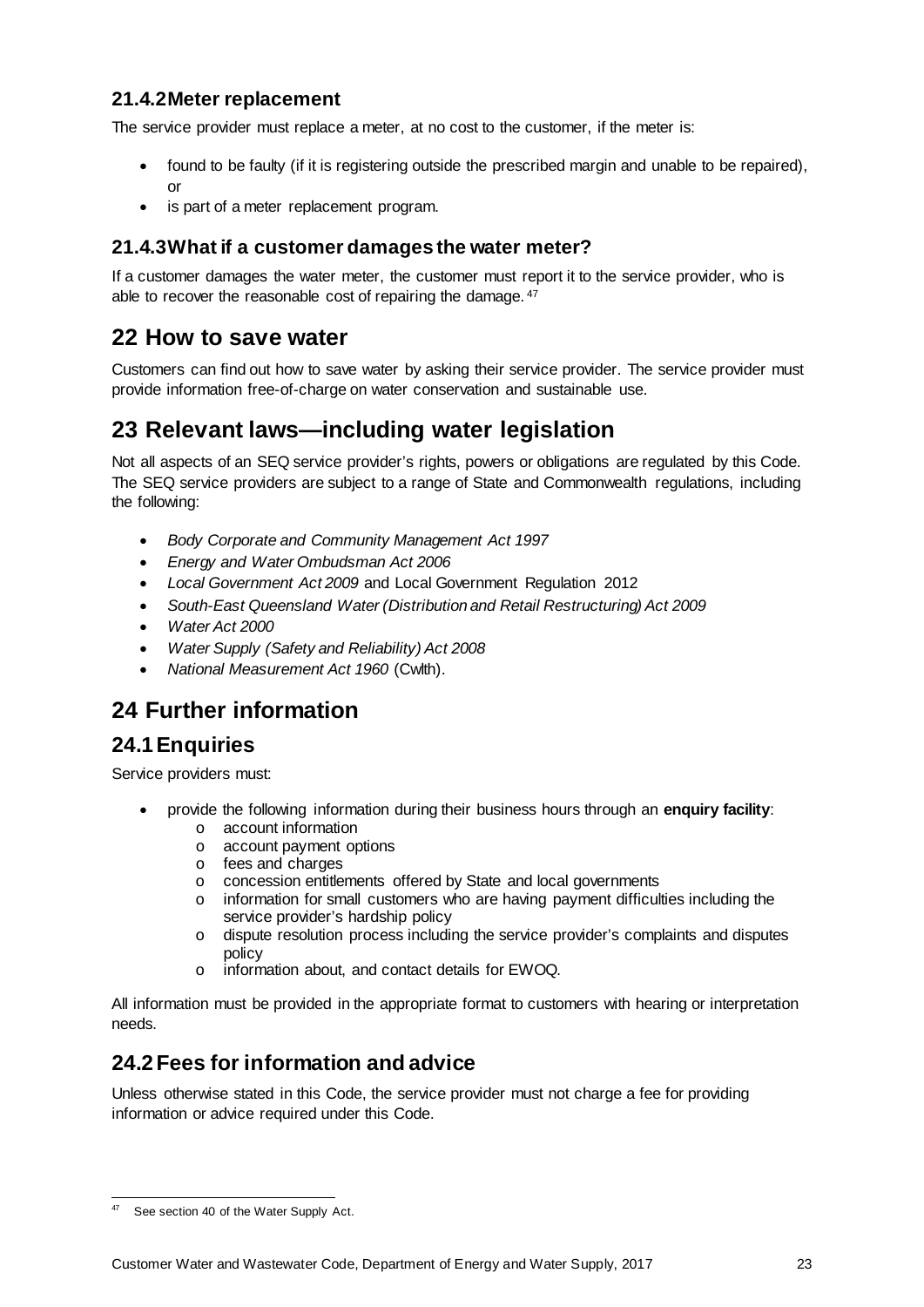## <span id="page-28-0"></span>**25 Glossary**

**account** —printed or written statement of fees and charges for services provided to a small customer's property and includes a rate notice, over a billing period

**authorised person**—a person appointed by an SEQ service provider under section 45 of the Water Supply Act to perform particular duties and functions,. A withdrawn council may appoint an authorised person under section 202 of the Local Government Act

**available** in relation to whether a connection to a water or sewerage service is to be provided by an SEQ service provider—that the SEQ service provider is or would be obliged under the water legislation to connect the property to the relevant service.

**billing period**—period of time during which the water service provider measures the volume of water supplied to the property for the purpose of charging for the water as well as fixed access charges for water and sewerage services

**Centrepay**—facility that allows Centrelink customers to have automatic deductions taken from Centrelink entitlements and allocated for utility charges

**Code**—Customer Water and Wastewater Code made under section 93 of the *South-East Queensland Water (Distribution and Retail Restructuring) Act 2009*

**connection area** is an area in which an SEQ service provider guarantees to provide connections that comply with its connection criteria to its water service or wastewater service (see section 99BO(1)(f)(i) of the DR Act)

**connections policy**—an SEQ service provider's policy about connections, disconnections and alterations to its infrastructure (see section 99BO(1)(f) of the DR Act)

**distributor-retailer**—see section 5.1

**DR Act**—the *South-East Queensland Water (Distribution Retail and Restructuring) Act 2009*

**electronic address**—email, internet address or mobile phone number supplied by a small customer to an SEQ service provider

**enquiry facility**—telephone call centre and may also include an online information facility or an overthe-counter information service

**EWO Act**—the *Energy and Water Ombudsman Act 2006*

**EWOQ**—the Energy and Water Ombudsman Queensland

**financial hardship** for a small customer—a customer who has the intention but not the capacity to pay their account within the timeframe required due to financial disadvantage that is of an ongoing nature.

**fixed access charge**—a charge for access to a water or sewerage service

**hardship policy**—section 18.2

**independent tester**—a person appointed as a water utility meter verifier under section 18RA of the *National Measurement Act 1960* (Cwlth).

**interruption**—any temporary unavailability of a water or sewerage service to a small customer (see section 10).

**kilolitre**—1000 litres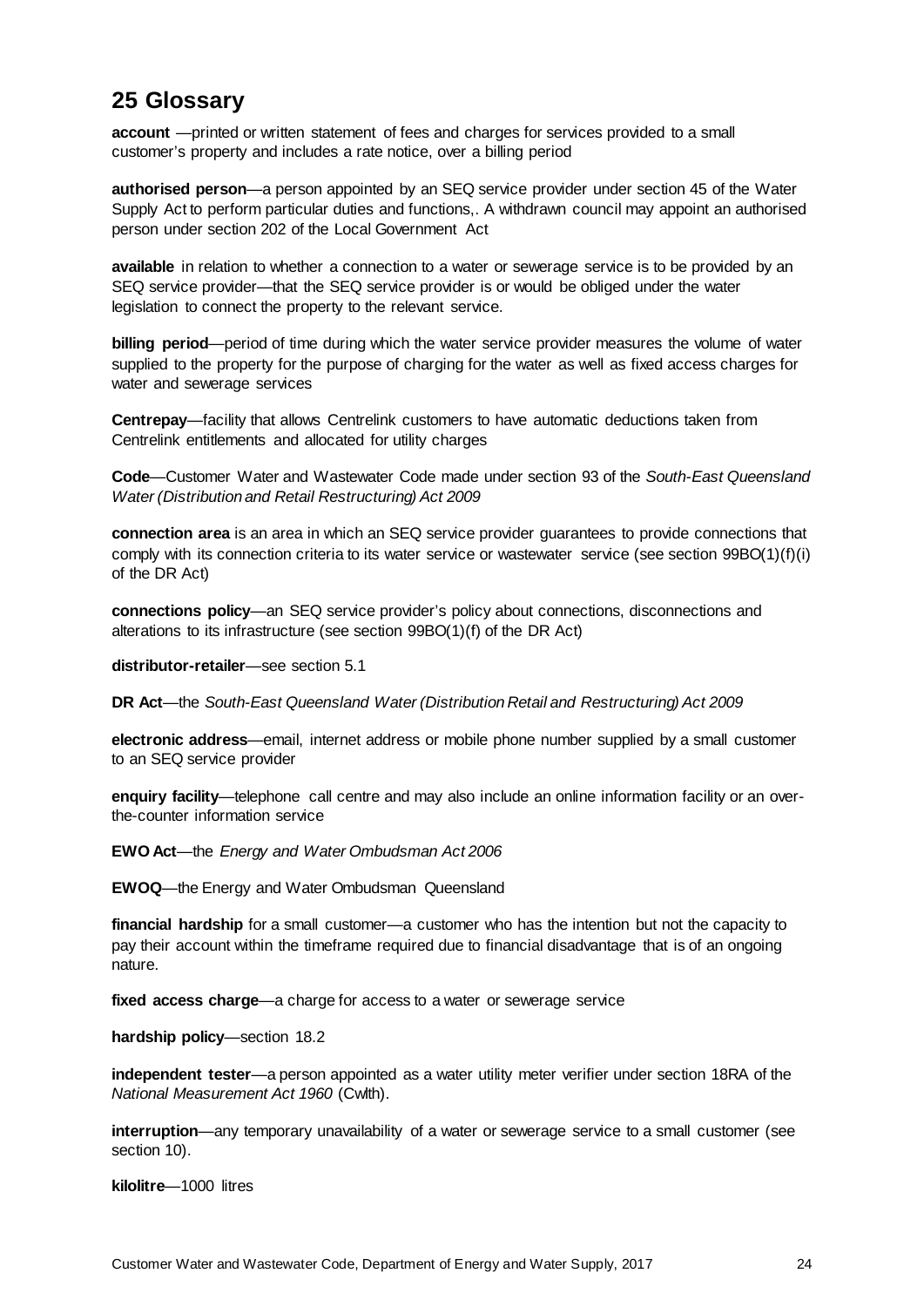#### **kL**—kilolitre

**Local Government Act**—the *Local Government Act 2009*, including any regulations made under the Act

**metered standpipe**—pipes that are used to obtain water directly from hydrants for approved activities such as construction, concrete sawing, dust suppression and water carting

**nominated person** may include an agent, a tenant or occupier of the small customer's property

**payment difficulties** for a small customer—a customer who needs more time to pay the account because of short-term or temporary financial difficulties

**payment plan**—payment plan under section 18.3

**prescribed interest rate**—the rate of interest that a local government may charge for late payment of rates and charges (see section 133 of the Local Government Regulation 2012)

**prescribed margin**—maximum permissible error for water meters under Schedule 1, part 2, division 11 to the National Trade Measurement Regulation 2009 (Cwlth)

**prescribed minimum flow rate**—flow rate on the property will be at least 10 litres per minute at the tap nearest to the water mete.

**planned interruption**—scheduled interruption to a service to a customer which is caused by an SEQ service provider to allow routine maintenance or augmentation to be carried out

**refund** includes the payment of a credit, cheque or electronic funds transfer

**registered medical specialist** is a medical practitioner who is registered for a specialty with the Medical Board of Australia and appears on the Specialist Register maintained by the Australian Health Practitioner Regulation Agency (AHPRA)

**relevant service**—see section 6

**SEQ region**—means the region as defined in section 341 of the Water Act

**SEQ**—South East Queensland

**service standards** are performance targets set by an SEQ service provider under section 10.1

**SEQ service provider**—see section 5

**small customer**—see section 3

**special needs property**—see section 4

**supply restriction notice**—see section 12.1

**Water Act**—the *Water Act 2000.*

**water entity function** is a function or obligation that is performed or required to be performed by an SEQ service provider under this Code

**water legislation**—any of the following: the DR Act; the Water Act; the Water Supply Act and any regulation, order, directive or statutory instrument made under any of those Acts

**Water Supply Act**—means the *Water Supply (Safety and Reliability) Act 2008*

**withdrawn council**—see section 5.2